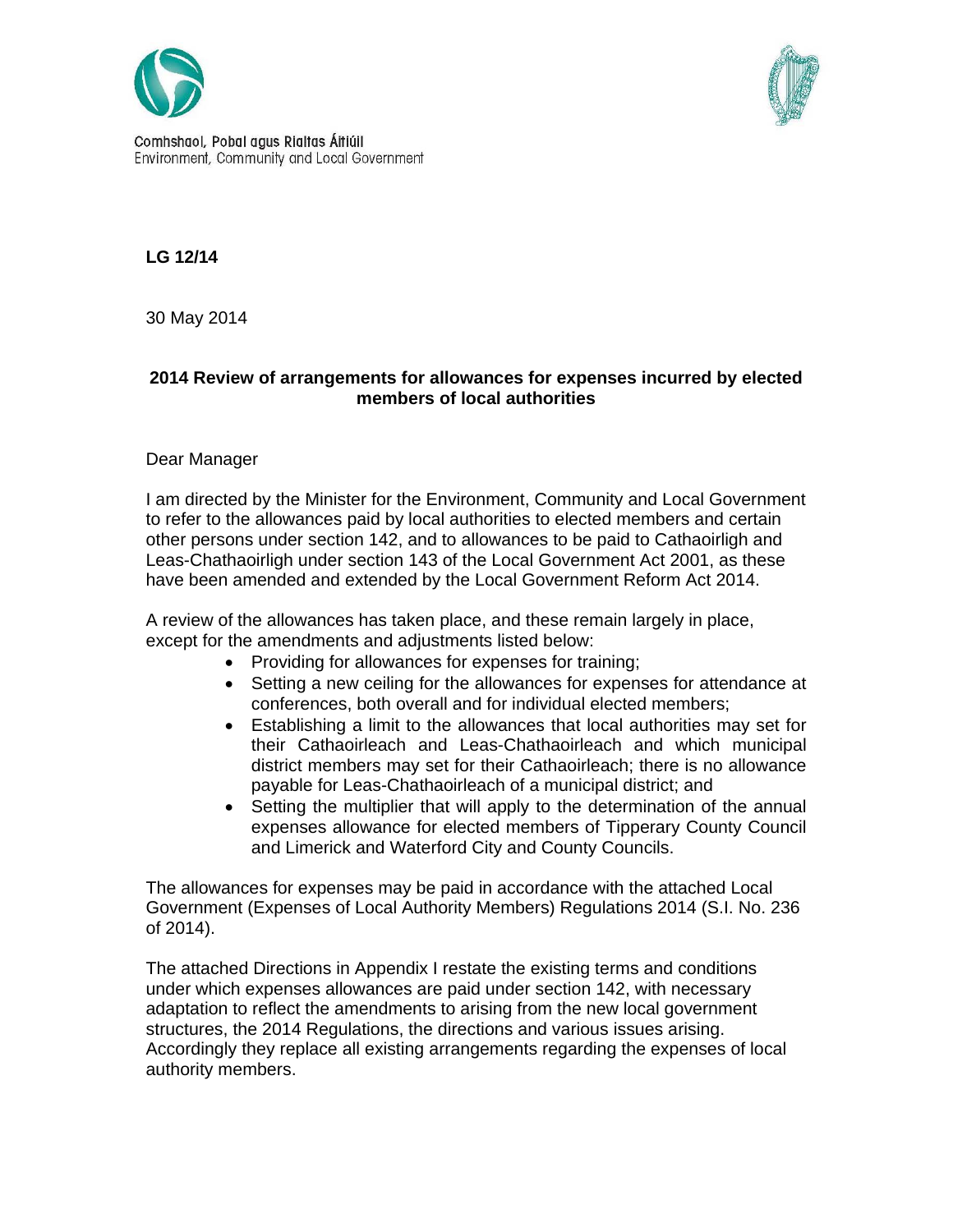Guidance notes on some issues arising in the Regulations and the directions are contained in Appendix II. A brief summary of the main amendments to the expenses allowances system is contained in Appendix III. This summary should be read in conjunction with the Regulations and directions.

Also attached are the Local Government (Representational Payment for Members)(Amendment) Regulations 2014 (S.I. No. 235 of 2014). These amend the Local Government (Representational Payment for Members) Regulations 2001 (S.I. No. 221 of 2001) to make necessary changes to the Regulations governing the maintenance of the public register of payments to elected members, to add reference to meetings of municipal district members etc. Further guidance is at Appendix IV.

A copy of the Regulations and this circular letter should be given to all members.

Any queries in relation to matters covered by this circular letter should be directed to Sean O'Suilleabhain (Tel. 01 888 2800 or email sean.osuilleabhain@environ.ie).Local Government Policy Section, Custom House, Dublin 1.

Yours sincerely

Derel A. Kinght

\_\_\_\_\_\_\_\_\_\_\_\_\_\_\_\_\_\_\_\_\_\_\_\_\_\_\_

Donal Enright Principal Local Government Policy/Motor Tax Section

To every County / City Manager

Copied to: Association of Irish Local Government (AILG) Local Authority Members' Association (LAMA)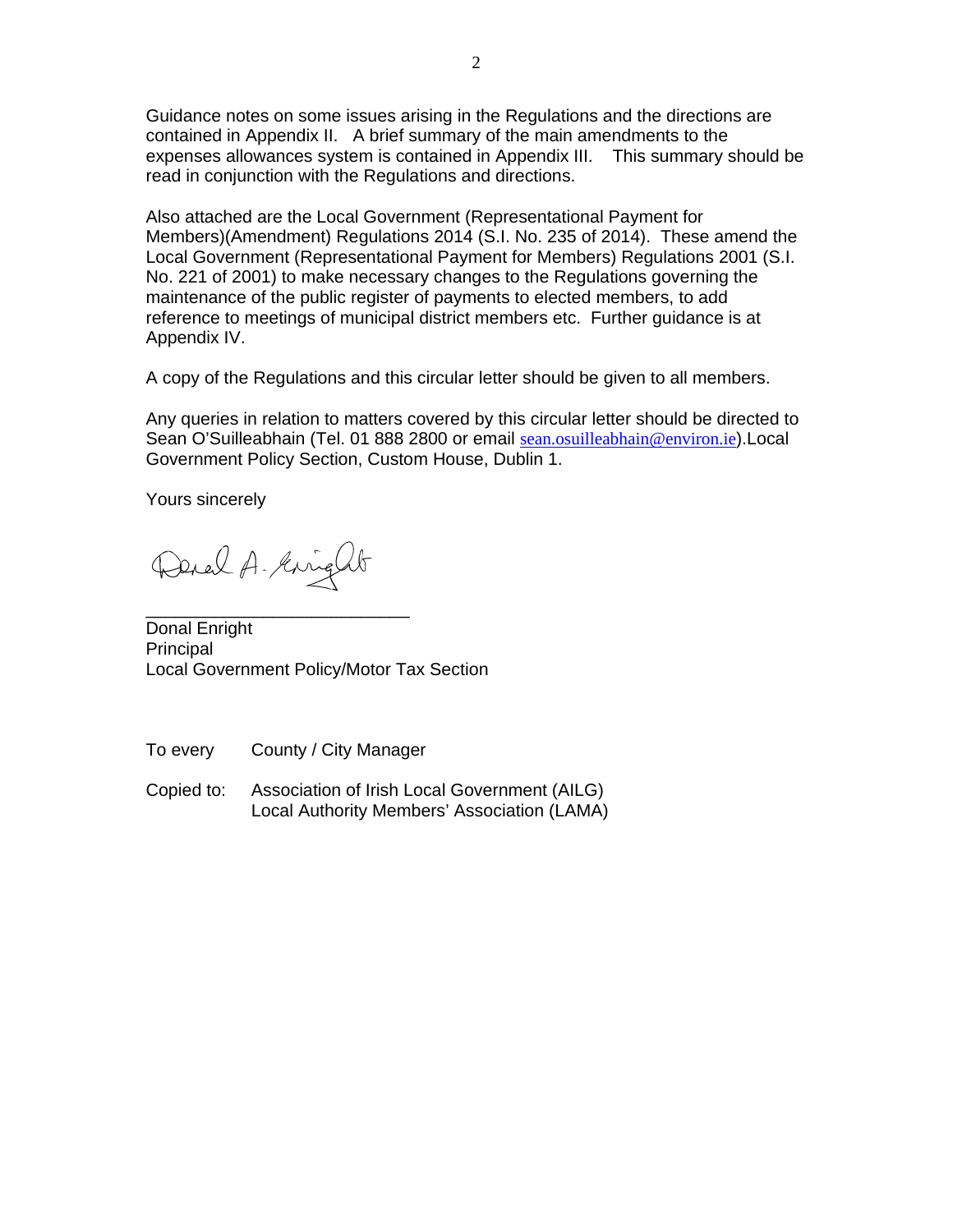# **Appendix I**

**Allowances for expenses incurred by elected members of local authorities** 

### **Directions**

**Issued by the Minister for the Environment, Community and Local Government** 

> **under Article 17 of the**

**Local Government (Expenses of Local Authority Members) Regulations 2014 (S.I. No. 236 of 2014)** 

**With effect from 1 June 2014**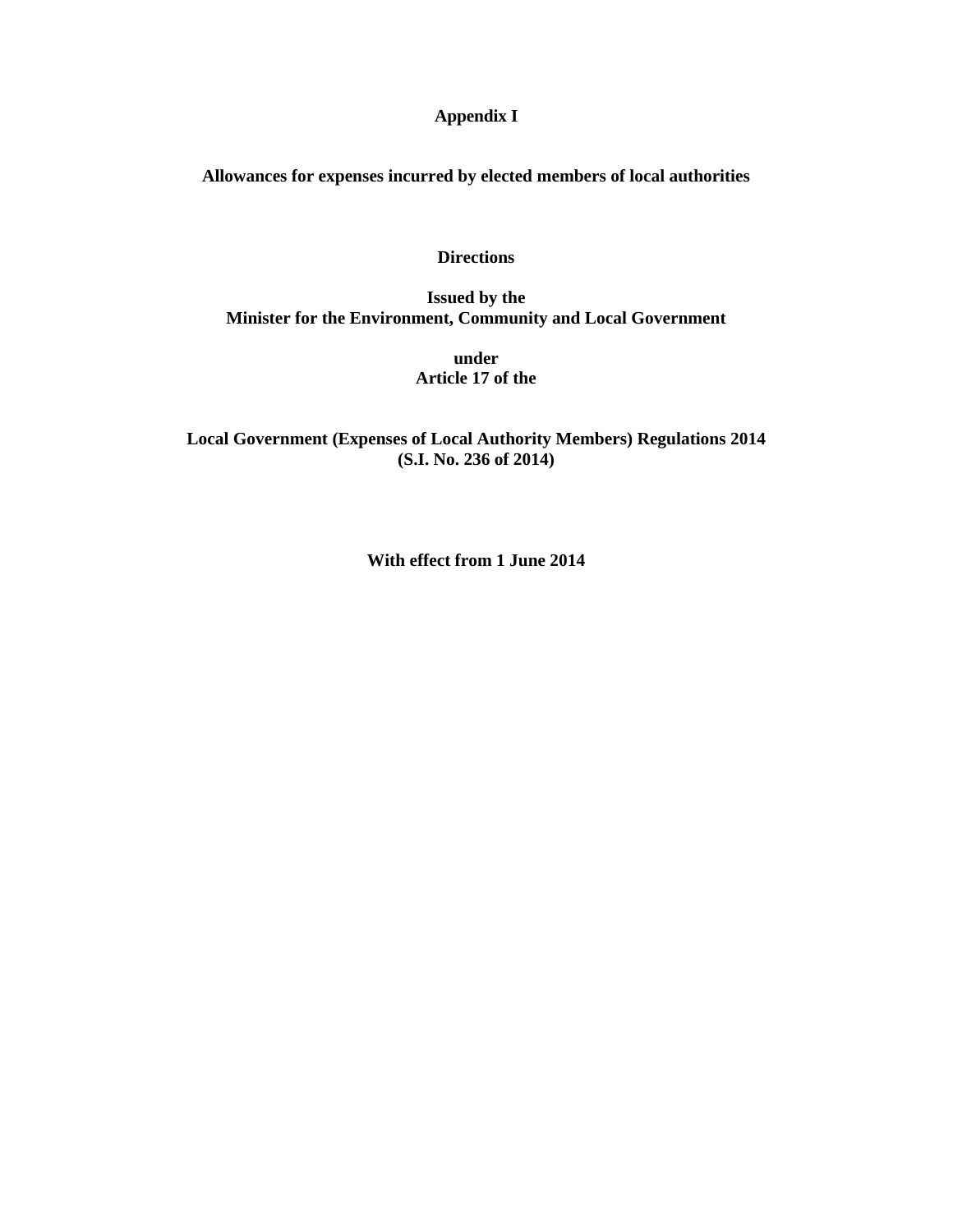## **Introduction**

The following are directions given by the Minister for the Environment, Community and Local Government under article 17 of the Local Government (Expenses of Local Authority Members) Regulations 2014 (S.I. No. 236 of 2014).

The directions should be read in conjunction with section 142 (as amended) of the Local Government Act 2001 generally with respect to expenses, and with section 143 with respect to any allowances for reasonable expenses set by municipal district members for the Cathaoirleach of the municipal district, and the fore-mentioned Regulations. They replace all previous directions regarding expenses allowances of elected members and other relevant persons.

### **Contents**

| Part I   |            | Rates and Rules in relation to Annual Expenses Allowances                                                     |  |  |
|----------|------------|---------------------------------------------------------------------------------------------------------------|--|--|
| Part II  | Allowances | Rates and Rules in relation to Travelling and Subsistence Expenses                                            |  |  |
|          |            | Schedule A<br>Scale of Motor Travel Rates to be applied for<br>the purposes of Travelling Expenses Allowances |  |  |
|          | Schedule B | Scale of Subsistence Rates to be applied for Subsistence<br><b>Expenses Allowances</b>                        |  |  |
|          | Schedule C | Declaration                                                                                                   |  |  |
| Part III |            | Rates and rules in respect of mobile phone allowance                                                          |  |  |
| Part IV  |            | Allowances for certain Chairpersons                                                                           |  |  |
| Part V   |            | Allowances for Expenses for Attendance at Conferences and Training                                            |  |  |
| Part VI  |            | General Rules in respect of the Allowances                                                                    |  |  |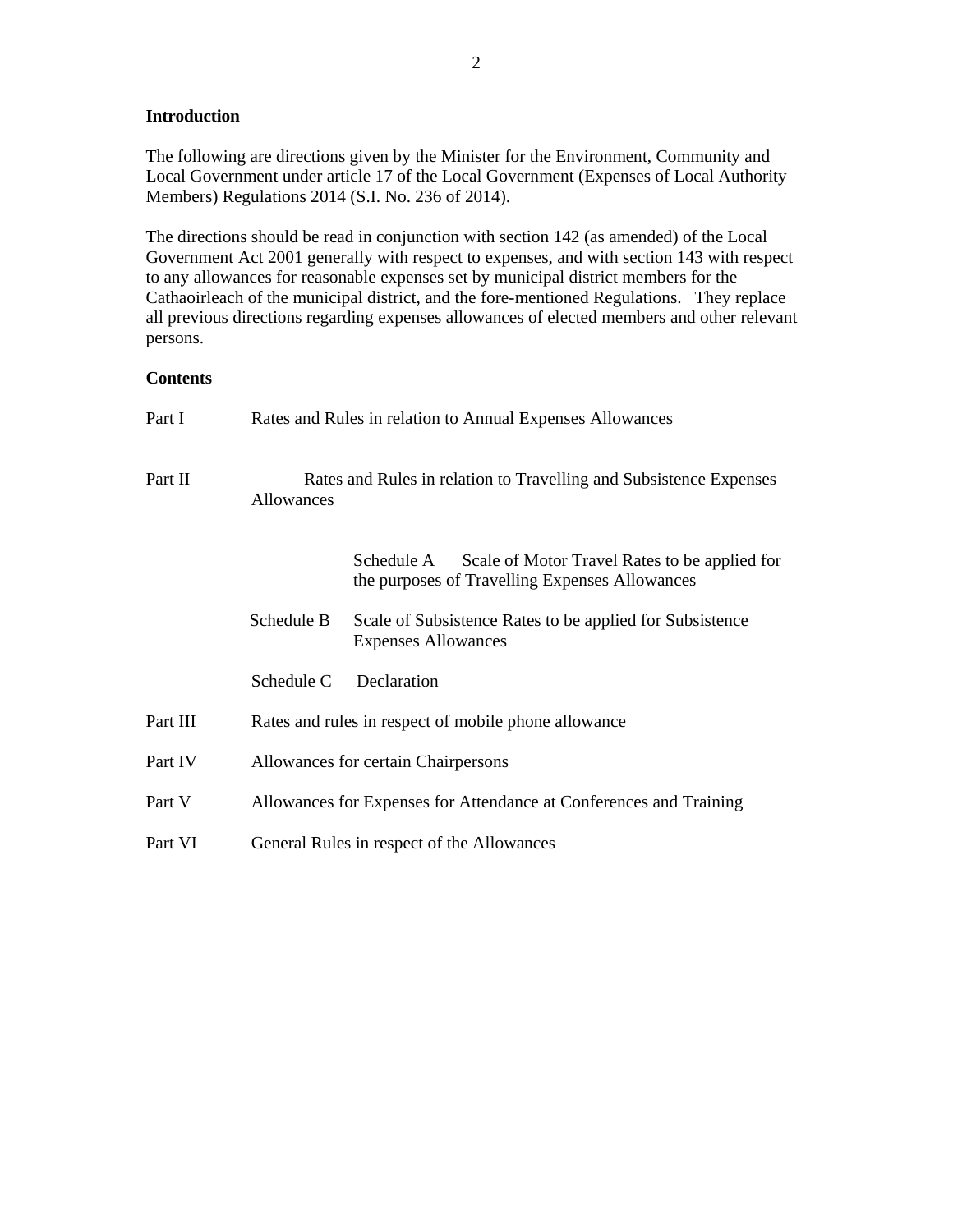#### **Part I**

#### **Rates and Rules in relation to Annual Expenses Allowances**

#### **Rates**

- 1. The rates that apply for the purpose of calculating an annual expenses allowance under Part II of the Regulations shall be as follows:-
	- (a) the annual travel rate which shall apply for the purposes of subparagraph (i) of paragraphs (a), (b), (c) and (d) respectively of article 5(1) of the Regulations shall be 60.88c per kilometre,

 (b) the annual subsistence rate which shall apply for the purposes of subparagraph (ii) of paragraphs (a), (b), (c) and (d) respectively of article  $5(1)$ of the Regulations shall be €33.61,

 (c) the fixed annual rate which shall apply for the purposes of subparagraph (iii) of paragraphs (a), (b), (c) and (d) respectively of article  $5(1)$ of the Regulations shall be  $\infty$ , 286,  $\infty$ , 413,  $\infty$ , 540 and  $\infty$ , 667.

2. Annual expenses allowances under Part II of the Regulations shall be paid in instalments following the end of each month or of such greater period as the local authority may decide.

#### **80% Rule**

- (a) As set out in Part II of the Expenses Regulations, the annual expenses allowance for elected members comprises three elements - (1) travel, (2) subsistence and (3) an allowance in respect of miscellaneous expenses. The attendance requirement for the travel and subsistence elements is 80% and the attendance requirement for the final element i.e. postage and other miscellaneous expenses is 50%. Full payment of the miscellaneous element is payable for attendance by a member at 50% or more of the total number of meetings which that member was due to attend (i.e. "relevant meetings" of the full council, of municipal district members, and of committees, joint committees and joint policing committees of which he or she is a member). Where a member attends less than 50% of the total number of due meetings, then the proportion of the miscellaneous element payable shall be proportionate to the number of meetings attended. If for example 20 meetings are attended when 30 meetings is the 50% threshold, then 20/30 of the miscellaneous element is payable.
- (b) The calculation of the 80% attendance threshold and of the amount of the allowance when less than 80% attendance is achieved should accord with the rules as set out at paragraphs (c) and (d) below.
- (c) In determining eight tenths of the due number of meetings, any fraction of the number of meetings shall be disregarded. If for example the total number of meetings which a member was due to attend in the period was 47 then eight tenths of such number of meetings is 47 x  $^{8}/_{10} = 37^{6}/_{10}$  or 37.6. In this example, the fraction should be totally disregarded (i.e. it should not be rounded up to 38 meetings) so that full payment of the allowance is available for attendance at 37 meetings.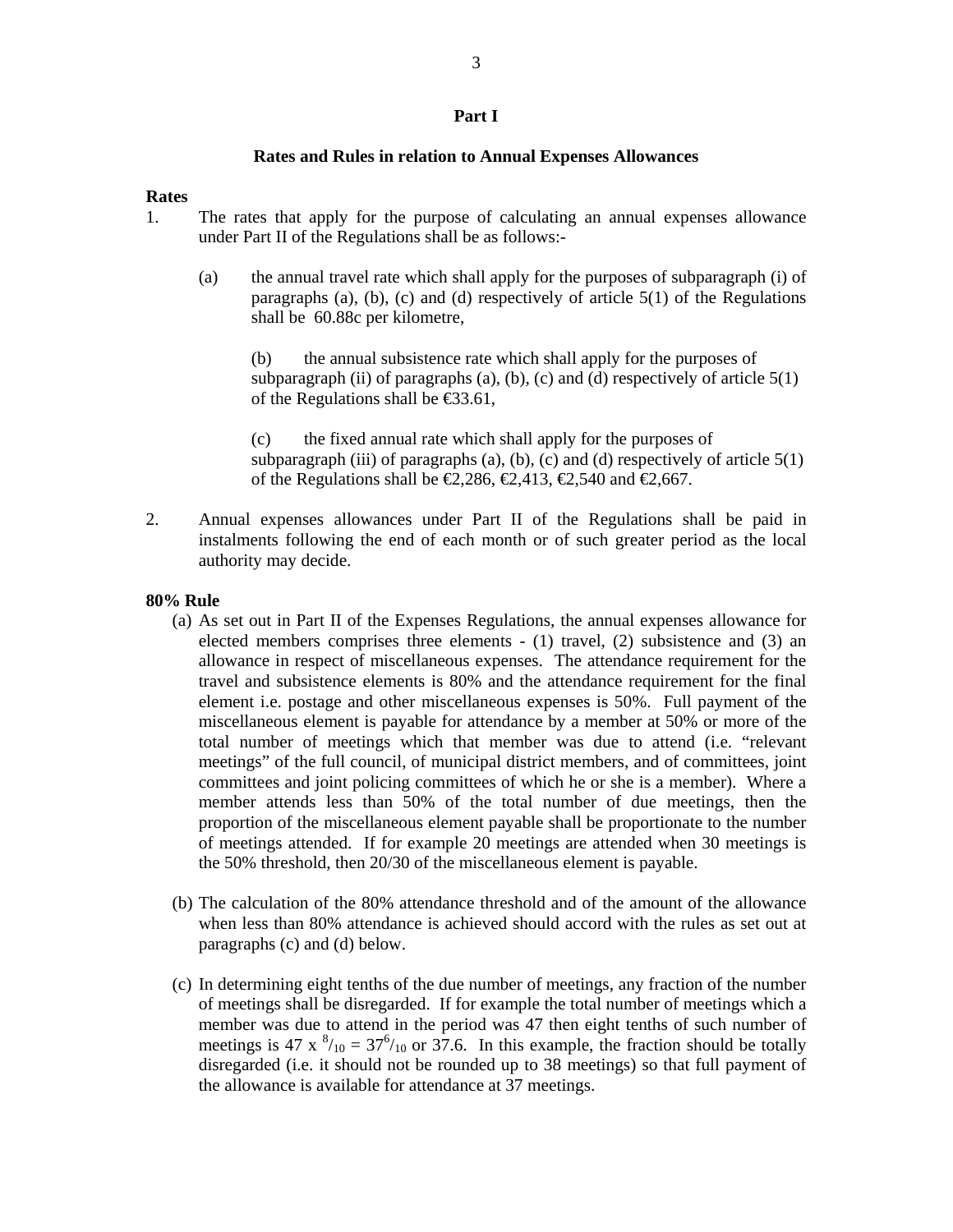- (d) In calculating the amount of the travel and subsistence element of the allowance payable when a member attends less than eight tenths of the due number of meetings, any fraction or percentage point should be rounded up. So that if for example a member attends 26 meetings when the relevant number of meetings for full payment of the travelling and subsistence element is 37 meetings, then the proportion of the travelling and subsistence element payable is 26/37 or 70.3% of the maximum entitlement. In such instance, the 70.3% should be rounded up to 71% and this percentage of the allowance is payable. This will apply to every percentage point (i.e. .1 to .9).
- (e) The rules at (c) and (d) above should also apply in the case of calculations arising as regards the reduced attendance threshold at paragraph (a) above.
- (f) With regard to the level of payment where the number of meetings is below the index figure used in the formula for calculating the annual allowance, the position remains that once 80% or upwards of the relevant number of meetings (i.e. meetings of full council and municipal district members plus meetings of committees, joint committees and joint policing committees of which the person is a member) are attended the member qualifies for the full allowance determined in accordance with the formula.
- (g) It is entirely a matter for the local authority to determine the actual number of meetings. Arrangements should be in place to ensure they are prepared and organised in a business-like manner and conducted efficiently and effectively so as to minimise demands. Procedures should continue to be reviewed periodically to identify any changes in existing arrangements, which may lead to improvements in this regard.
- (h)Attendance at meetings of any body that the member has been nominated onto in their capacity as an elected member shall not be included in the calculation in the determination of the actual number of meetings for which an allowance is paid (e.g. heritage committees).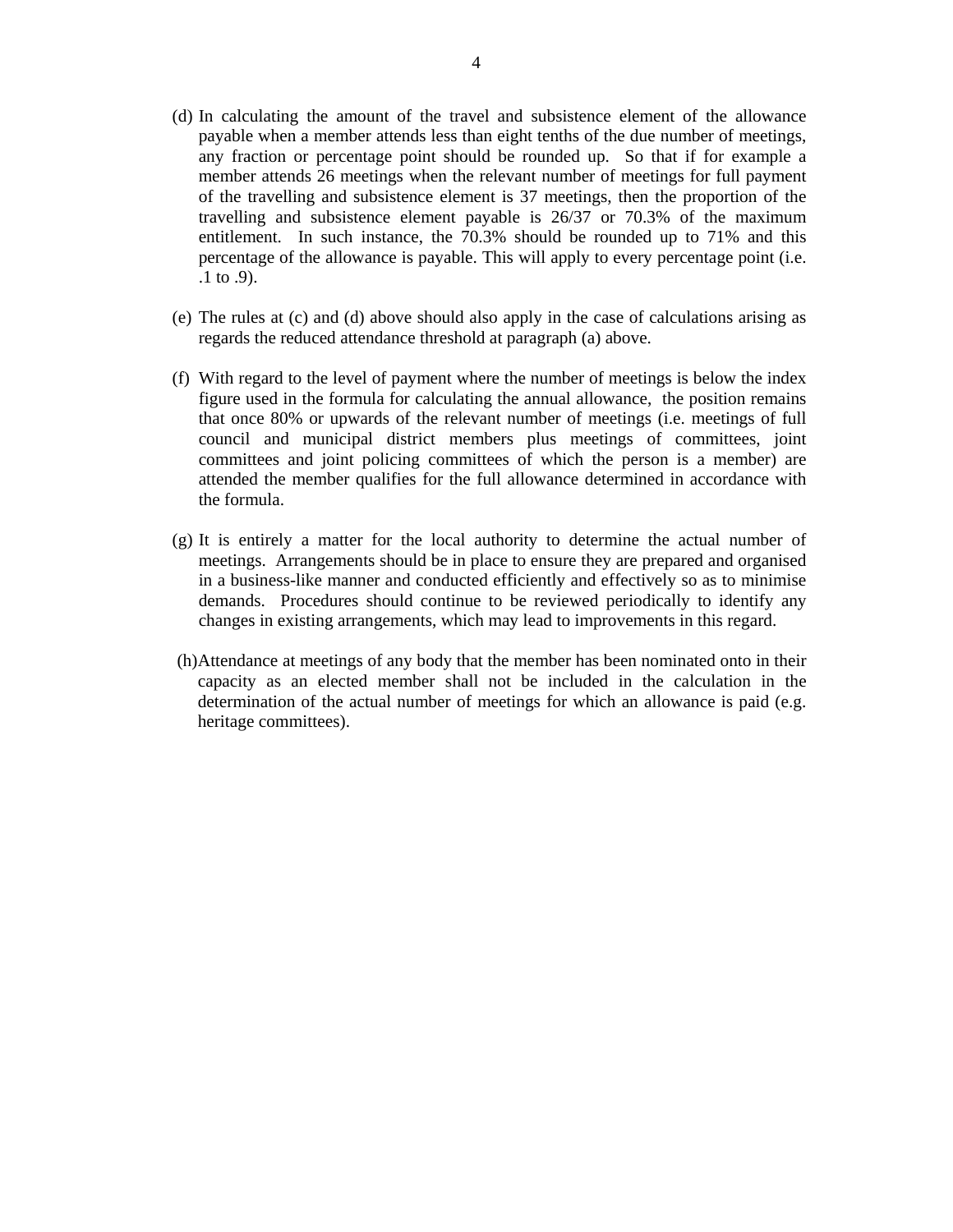### **Part II**

#### **Rates and Rules in relation to Travelling and Subsistence Expenses Allowances**

### **1. Scale of travel rates**

- (1) Subject to these rules, the scale of motor travel rates which shall be applied for (other than the annual expenses allowances) the purposes of travelling expenses allowances in accordance with article 8 of the Regulations shall be as set out in Schedule A to this Part.
- (2) The motor travel rates referred to in subparagraph (1) shall be payable where it is necessary for a member to use a private car for a journey or part of a journey in respect of which the use of public transport is not practicable, in respect of each kilometre travelled along the shortest route by which the member could reasonably be expected to travel, between the member's official residence and the place at which the event or events concerned is or are located.
- (3) The motor travel rate applying to a particular member will be dependent on the car engine capacity of the member concerned

### **2. Class of public transport travel**

Where it is practicable to travel by bus or rail, the allowance to be paid shall not be greater than the first class (or equivalent) fare payable in respect of the journey concerned.

#### **3. Use of Private Car**

Where a member uses a private car for the purpose of a journey or part of a journey for which the use of public transport would have been practicable, the travelling expenses allowance to be paid to the member shall not exceed the cost of public transport (or the sum of the cost of public transport and travel expenses where public transport was available for part of the journey only). Where public transport is available for part of a journey only, the local authority shall determine, having regard to the circumstances in each case, whether such use would have been practicable. Where two or more members travel in the same private car, the estimated cost of public transport for the purposes of this paragraph shall be increased by the amount of travelling expenses allowance which would otherwise have been payable in accordance with paragraphs 1 or 2 of this Part by the local authority to the additional member(s).

#### **4. Use of Hired Car**

Where it is necessary for a member to use a hired vehicle for a journey or part of a journey in respect of which the use of public transport is not practicable, the travelling expenses allowance to be paid to the member in respect of the use of the hired vehicle shall not exceed the lesser of the vouched cost of such use or the maximum fare fixed for such use (or, where no such maximum fare applies, the amount which might reasonably be paid, in respect of such use).

#### **5. Two or more members travelling in same car**

Where two or more members travel in the same private car, a travelling expenses allowance may only be paid to one member in respect of that journey except insofar as it might be necessary for another member to use a separate means of transport for part of the journey.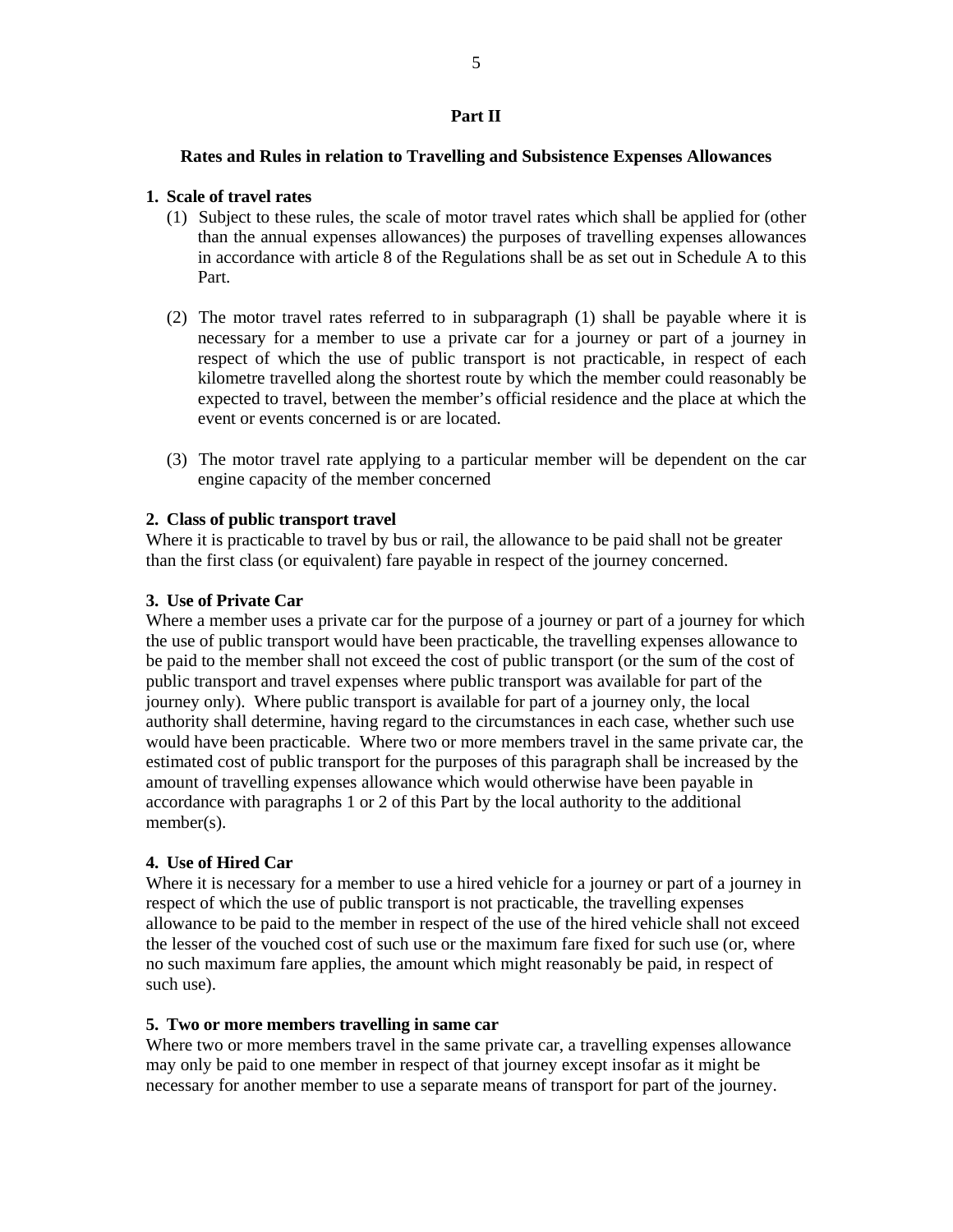The total amount of travelling expenses allowances payable shall not exceed the total amount which would be payable in respect of the journey if the members had travelled separately.

### **6. Only one travelling allowance per journey**

A local authority shall not pay more than one travelling allowance to a member in respect of the same journey and shall not pay any travelling allowance to a member in respect of any journey or part of a journey in respect of which an allowance is paid by, or is payable by, or is claimed from, another public authority.

## **7. Attendance at more than one matter**

- (1) Where a member attends more than one matter to which Part IV or Part V of the Regulations applies on the same day, the distance in respect of which a travelling allowance shall be paid shall, subject to subparagraph (2), be the shortest overall route by which the member could reasonably be expected to travel between the member's official residence and the location of the matters concerned.
- (2) Where a member who attends a matter to which Part IV or Part V of the Regulations applies returns to his or her official residence and travels thence on the same day to the same matter or another such matter or matters, the total travelling and subsistence allowances to be paid shall be the lesser of –

 (a) the amounts payable on the basis of the actual journeys and periods of absence in connection with the said matters, or

 (b) the amounts which would be payable if the member did not return to his or her official residence.

(3) Where, on the same day, a member attends a matter or matters to which Part IV or Part V of the Regulations applies and a matter or matters of the type referred to in article 7(2) of the Regulations, a travelling expenses allowance under article 8 of the Regulations shall only be payable in respect of any additional distance which it was necessary for the member to travel by reason of attendance at the matter to which Part IV or Part V of the Regulations applies over and above the distance which the member would reasonably have been expected to travel by reason of attendance only at the other matter or matters.

# **8. Attendance at conferences and training locally or regionally**

Where a conference or training event for the purposes of Part V of the Regulations is organised within the area of more than one local authority, or more than one Regional Assembly area or other regional basis, or where the elected members attends at training listed at 2 (1)(b) to (f) under "Courses for which expenses may be paid" at Part VB of these Directions, the travel and subsistence payments shall be those applicable for attendance at the event organised within the local authority area or the area of the Regional Assembly, or other regional basis. Where the elected member attends at an event of than the event the local authority area or the area of the Regional Assembly or other regional basis, the payments shall be calculated on the lesser of the expenses payable for attendance at the actual event and the expenses payable for attending the event organised within the local authority area or the area of the Regional Assembly, or other regional basis, as appropriate.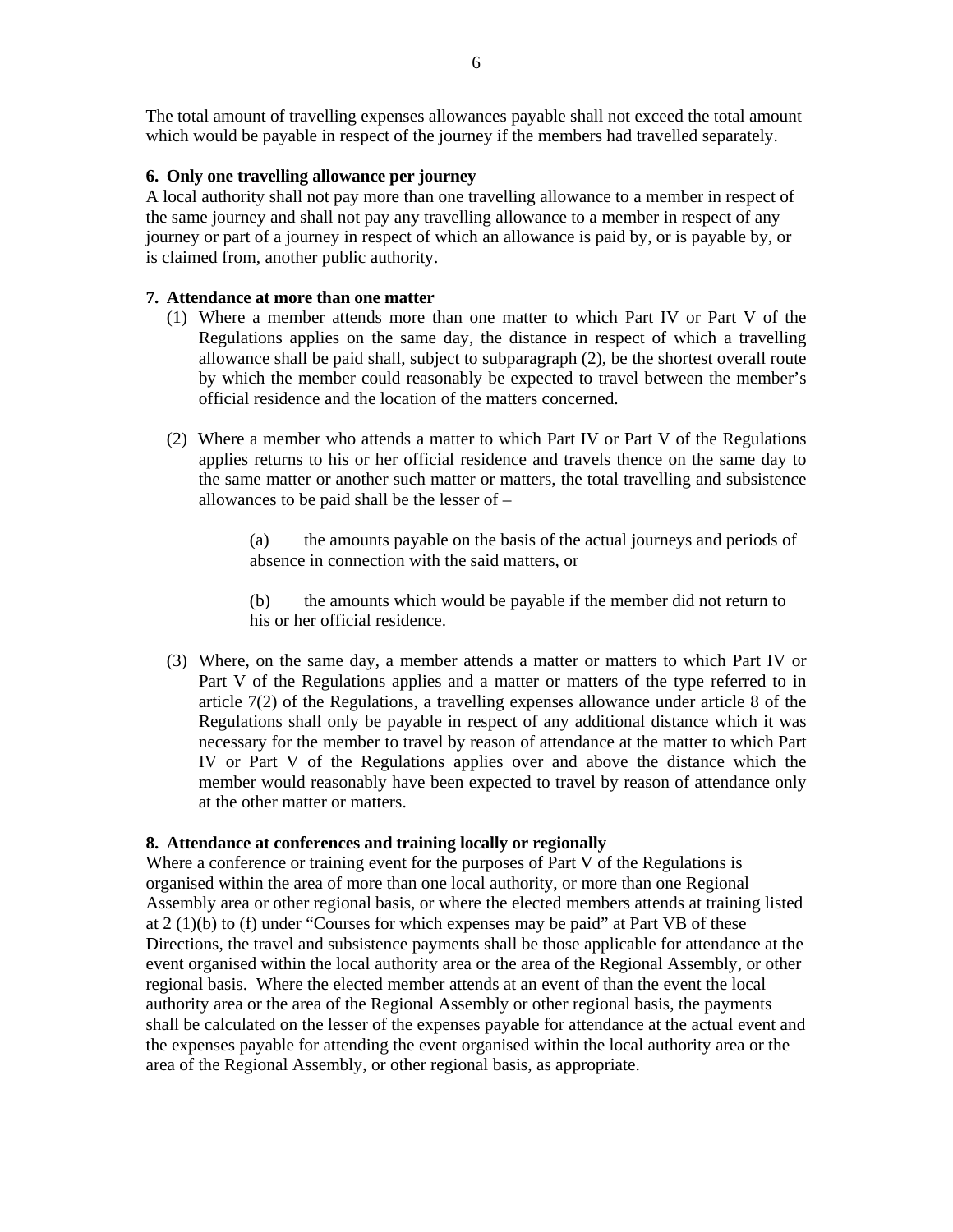The scale of subsistence rates which shall be applied for the purpose of subsistence expenses allowances in accordance with article 9 of the Regulations shall, subject to these rules, be as set out in Schedule B to this Part.

- (1) A local authority may, subject to these rules, pay a night subsistence expenses allowance in accordance with the rate set out in Schedule B to this Part to a member who by reason of a matter to which Part IV or Part V of the Regulations applies, is obliged to spend a night away from home and could not reasonably be expected to have returned home.
- (2) A night subsistence expenses allowance which is payable in accordance with subparagraph (1) shall cover a period of up to 24 hours from the time of departure of the member from his or her official residence.
- (3) A day subsistence expenses allowance and a night subsistence expenses allowance shall not both be paid in respect of the same period of absence save where an overnight absence exceeds 24 hours (or, where an absence includes more than one night, a multiple of 24 hours) by not less than three hours**.**

### **10. Return by member to official residence**

Where a member who attends a matter to which Part IV or Part V of the Regulations applies on two or more consecutive days returns to his or her official residence overnight instead of remaining overnight at the location of the event, the total travelling and subsistence expenses allowances to be paid shall be the lesser of –

> (a) the amounts payable on the basis of the actual distances travelled and periods of absence in connection with the matter, or

 (b) the amounts which would be payable if the member remained overnight at the location of the matter instead of returning to his or her official residence.

### **11. Only one subsistence allowance payable**

A local authority shall not pay more than one subsistence expenses allowance to a member in respect of the same period of absence and shall not pay any subsistence allowance to a member in respect of any period or part of a period in respect of which an allowance is paid by, or is payable by, or is claimed from, another public authority or other body.

### **12. Attendance at more than one matter**

- (1) Where, on the same day, a member attends a matter or matters to which Part IV or Part V of the Regulations applies and a matter or matters of the type referred to in article 7 (c) of the Regulations, a subsistence expenses allowance under article 9 of the Regulations shall only be payable in respect of any portion of such period of such absence attributable solely to the member's attendance at the matter or matters to which Part IV or Part V of the Regulations applies including any travelling time reckonable in accordance with subparagraph (2).
- (2) For the purposes of subparagraph (1), the length of travelling time which may be included shall not exceed the length of time which the member spent or could reasonably be expected to have spent in travelling the distance in respect of which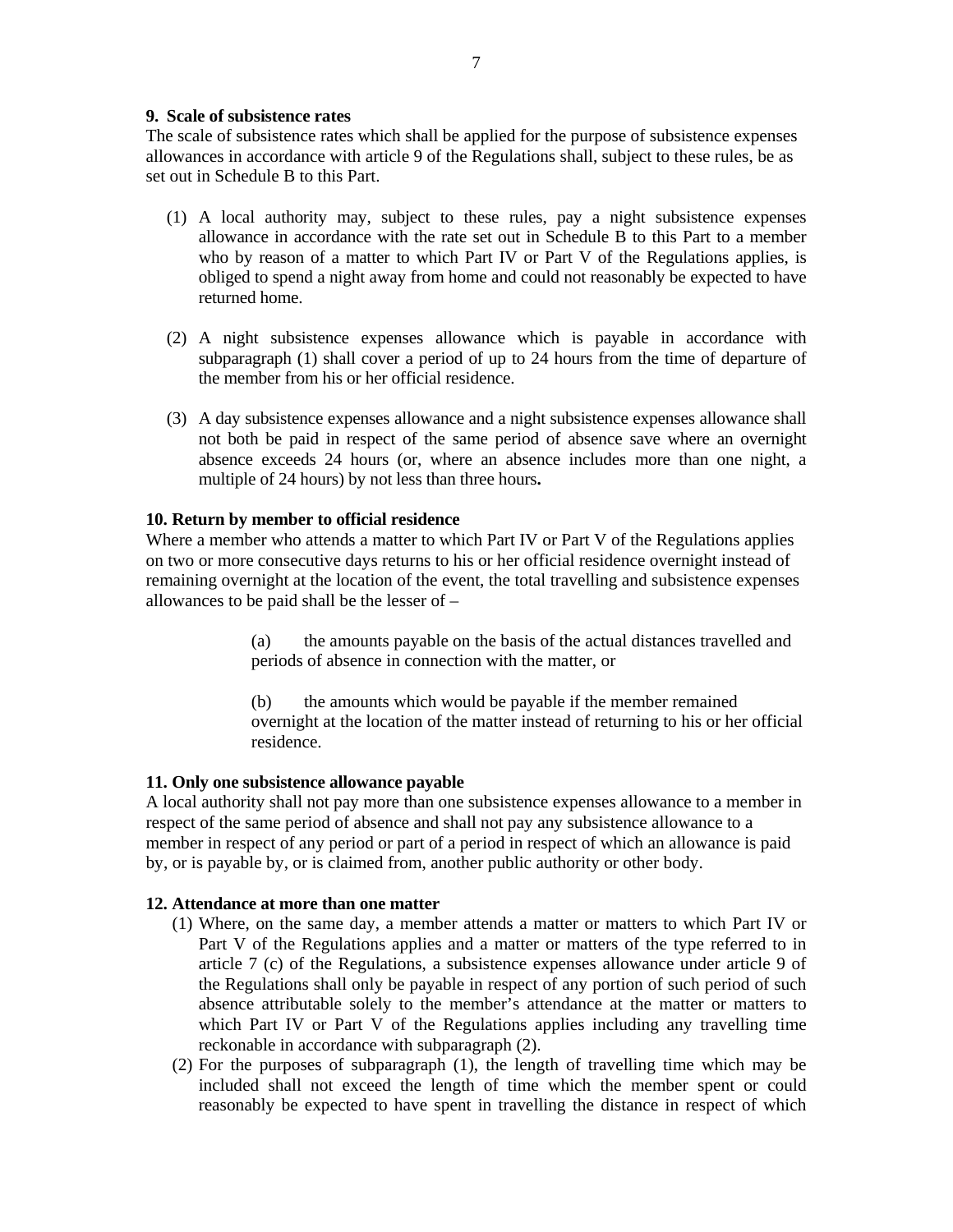travelling expenses allowances are payable in accordance with the Regulations and these rules.

### **13. Recoupment of costs**

Where a claim in respect of travelling or subsistence expenses allowances includes a claim for recoupment of costs incurred by a member, the amount of such costs which may be recouped by the authority to such member shall not be greater than the amount of such expenses reasonably incurred in accordance with the Regulations and these rules and for which satisfactory evidence in the form of all relevant receipts, tickets or other appropriate vouchers is furnished.

### **14. Fee for attendance at event**

Where a local authority pays a fee in respect of the attendance of a member at a conference or other event to which Part IV or Part V of the Regulations applies or recoups the cost of such fee to such member, it may, insofar as appropriate take account, in the determination of any subsistence expenses allowance, of any subsistence covered by such fee and availed of by the member.

### **15. Travel outside the State**

Where it is necessary for a member to travel outside the State for the purpose of a matter to which Part IV of the Regulations applies -

- (1) the local authority shall, where practicable, make the necessary arrangements, having regard to the need to minimise cost,
- (2) the local authority may pay a subsistence expenses allowance to the member in respect of the reasonable costs incurred by the member (excluding any costs incurred by the authority), in accordance with the scales of subsistence expenses allowances for the time being approved by the Minister for officers of local authorities travelling abroad who are eligible for Class A home rates,
- (3) where it is necessary for the member to make arrangements, the member shall have regard to the need to minimise cost and where the member pays the cost of a travel fare, the local authority may recoup the reasonable cost thereof to the member and the amount recouped shall not exceed the fare indicated on the ticket purchased and used in respect of the journey undertaken by such member and for which recoupment is sought.

#### **16. Expenses payable or recoupable by any other person**

A local authority shall not pay any travelling or subsistence expenses allowance or recoup any cost to a member in respect of any matter or any particular journey or part of a journey, or period of time, or item of expense which has been paid or recouped by, or is payable or recoupable by, any other person or body to such member or which has been claimed from any other person or body by such member.

Where a member is attending a conference or absent for more than three hours and where a meal is provided to the member by any other body, or as part of the conference fee no subsistence allowance will be payable in respect of this period.

Where meals have been provided the following deductions from the overnight/day rates should be applied;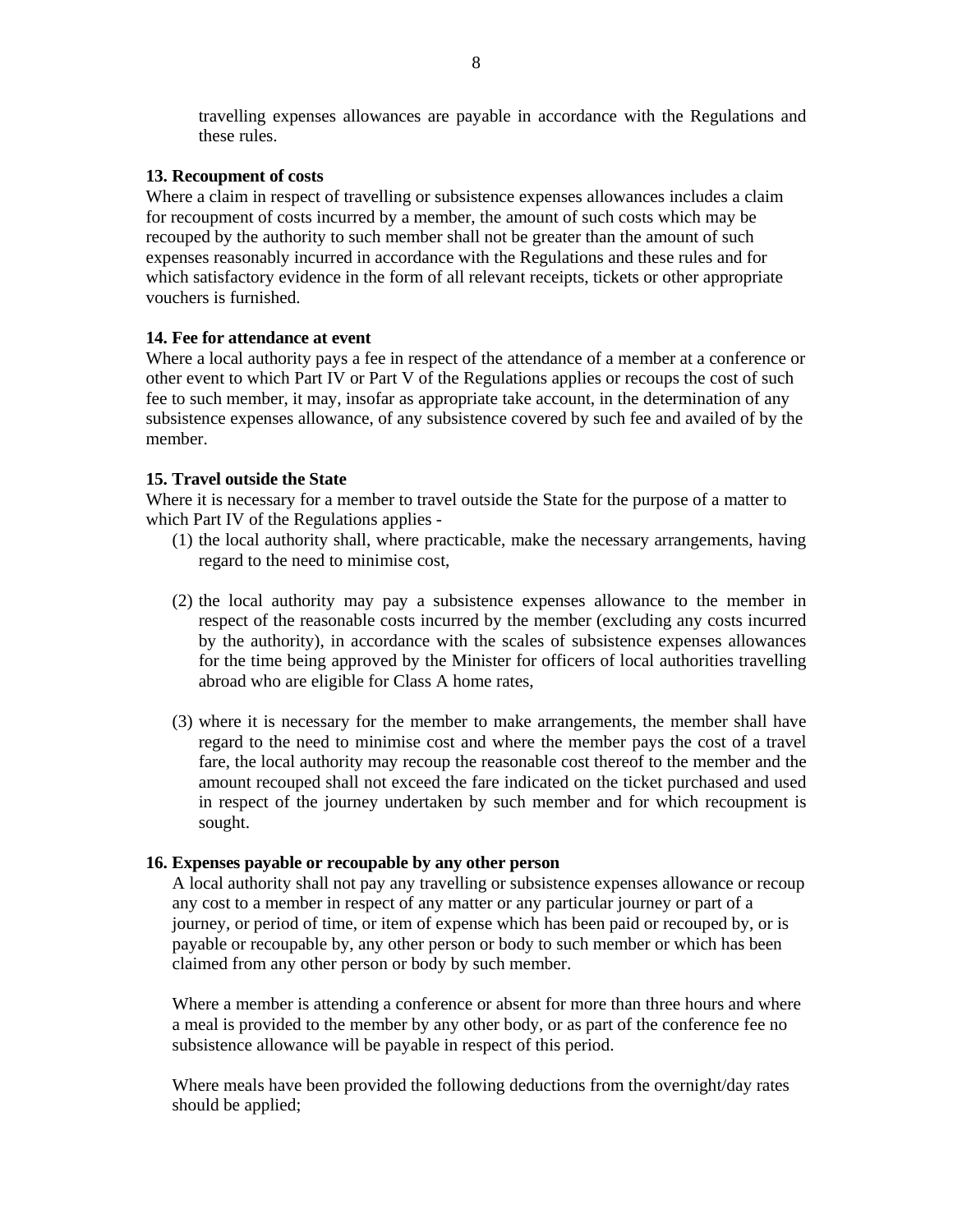- Where lunch or dinner is provided deduct a three hour rate
- Where both lunch and dinner is provided deduct a seven hour rate
- Where breakfast is provided deduct half the three hour rate

#### **17. Expenses covered by another allowance**

A local authority shall not pay any expenses allowance under regulations 8 or 9 of the Regulations (other than any allowance payable under paragraph 15 of this Part of the Appendix) in respect of any expenses covered by an allowance under section 143 of the Act (i.e. to a Cathaoirleach or Leas Cathaoirleach of a local authority or municipal district).

### **18. Expenses allowances for committee members who are not local authority members**

- (1) An expenses allowance to a member of a committee or joint policing committee under article 10 of the Regulations (i.e. where the person concerned is not a member of a local authority) shall be payable by the local authority by which such member was appointed.
- (2) These rules shall, insofar as applicable, apply in respect of persons to whom article 10 of the Regulations applies in the same way as they apply to a member of a local authority.

### **19. Need to claim travelling or subsistence expenses allowances**

- (1) A local authority shall not make any payment to a member in respect of travelling or subsistence expenses allowances under regulations 8 or 9 of the Regulations unless the member has furnished to it a claim for such expenses, in such form as the local authority shall determine and containing such particulars as the local authority shall require, accompanied by a declaration, duly signed by the member concerned, in the form set out in Schedule C to this Part and containing such other statements (if any) as the local authority may determine (including, if the local authority so requires, proof of attendance at the event for which expenses are claimed).
- (2) Where a claim in respect of travelling or subsistence expenses allowances includes a claim for recoupment of costs incurred by a member, the claim shall be accompanied by all relevant receipts, tickets or other appropriate vouchers in respect of such costs.
- (3) A local authority shall not consider a claim in respect of travelling or subsistence expenses allowances unless all necessary information relating thereto has been duly furnished.

#### **20. Non-entitlement to claim**

- (1) A member shall not be entitled to take a particular journey or part of a journey, or a particular period of time or any other item into account for the purposes of more than one claim in respect of a travelling or subsistence expenses allowance and a member shall not make a claim from a local authority in respect of any matter or any particular journey or part of a journey, or period of time or item of expense which has been paid or recouped by, or is payable or recoupable by, any other local authority or person to such member or which has been claimed from any other local authority, person or body by such member.
- (2) Where two or more members travel in the same vehicle in connection with a matter to which Part IV or Part V of the Regulations apply, not more than one such member may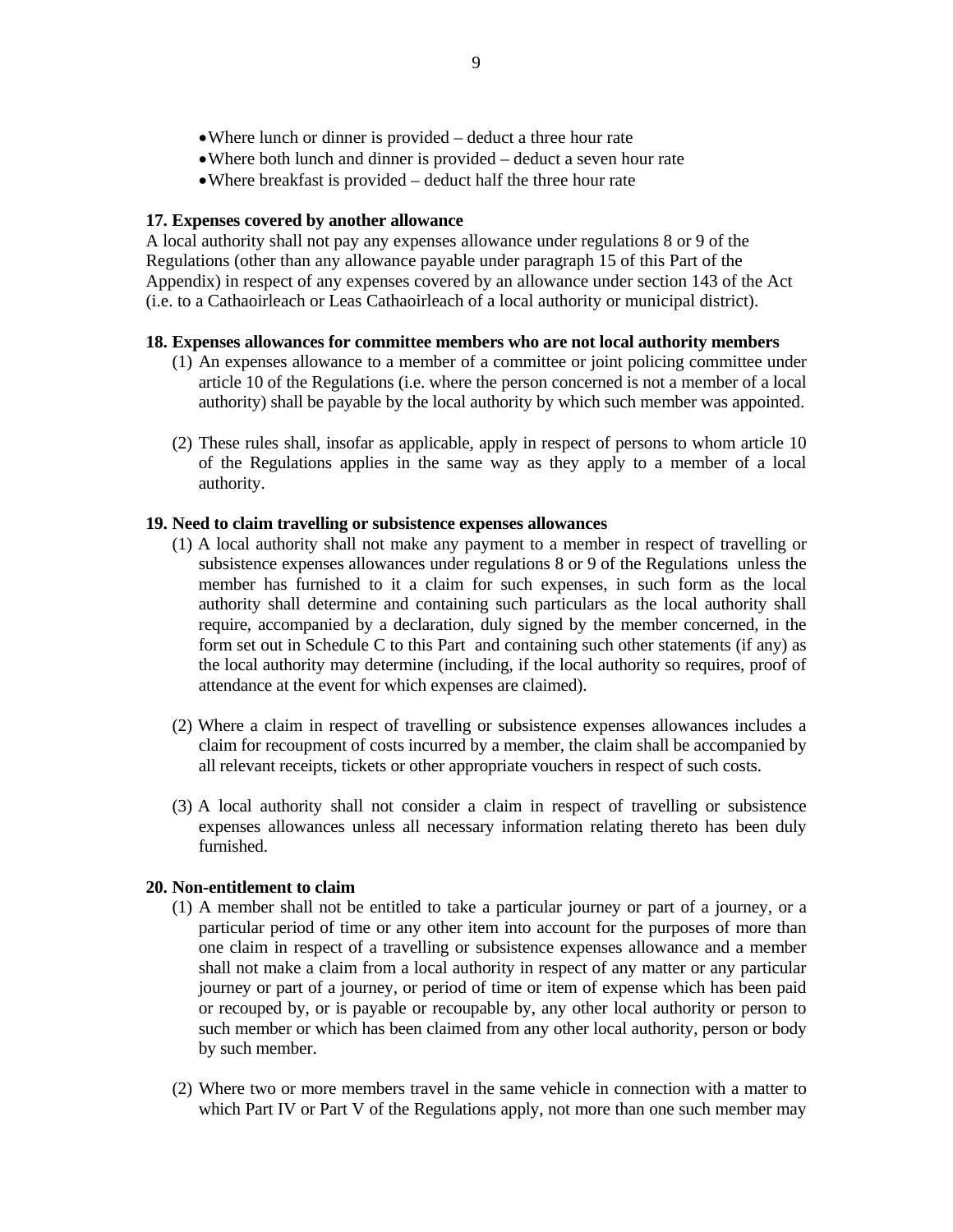claim a travelling expenses allowance in respect of that journey except insofar as it is necessary for a member to use a separate means of transport for part of the journey.

- (3) Where a member is attending a conference or absent for more than three hours and where a meal is provided to the member by any other body, or as part of the conference fee no subsistence allowance will be payable in respect of this period.
- (4) Where meals have been provided the following deductions from the overnight/day rates should be applied;
	- Where lunch or dinner is provided deduct a three hour rate
	- Where both lunch and dinner is provided deduct a seven hour rate
	- Where breakfast is provided deduct half the three hour rate

#### **21. Public Register**

- (1) A public register of attendances and payments under Section 142 and 143 shall be kept.
- (2) Members' attention should be drawn to the requirements of section 141(1A) of the 2001 Act, as inserted by section 53(1) of the 2014 Act. This requires members to notify the local authority of attendance at all meetings of bodies to which he or she was elected, appointed or nominated by the authority. This report is required to be presented within 15 working days of the end of each quarter (end-March, June, September and December), and provide details of any payments made to the member by and on behalf of that body, including mileage details if payment of expenses for travel by private vehicle is made. The payments to be reported would include all payments by the body to which the elected member was elected, appointed or nominated (e.g. attendance at meetings, conferences etc on behalf of the body).
- (3) The information provided by the elected member must be published in the public register at subparagraph (1) above (section 142(4)(ga) of the 2001 Act, inserted by section 53(2)(b) of the 2014 Act).
- (4) The local authority may use these notifications from the elected members to ensure no double payments where expenses are met by the other body.
- (5) The register should be maintained on the council website, and it would be good practice to update this at least quarterly.

#### **22. Irish Public Bodies Mutual Insurances Ltd**

Expenses separate from members annual allowance may be paid for attendance at the AGM of the Irish Public Bodies Mutual Insurances Ltd., subject to authorisation by the authority in accordance with these directions.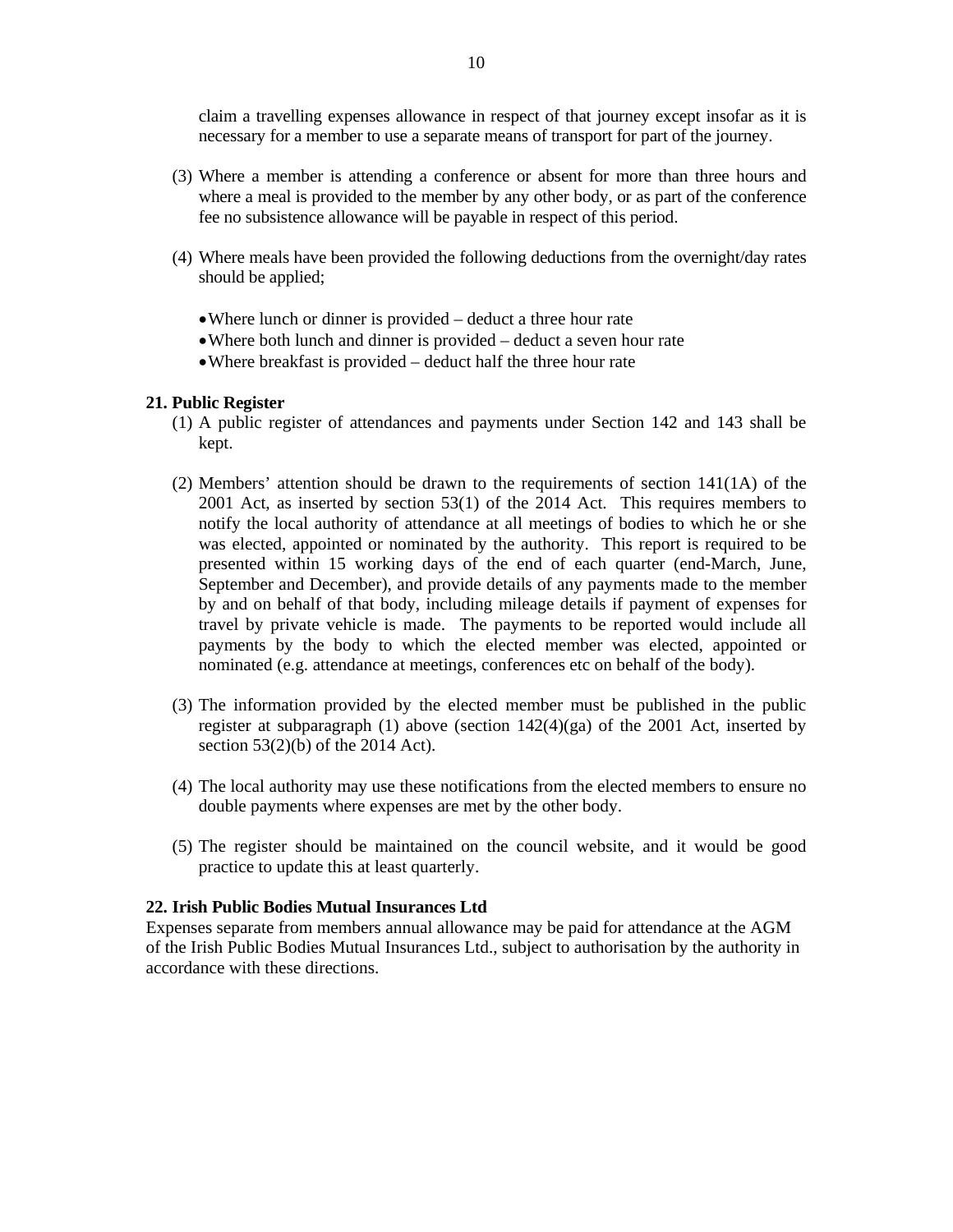### **Schedule A**

### **Scale of Motor Travel Rates to be applied for the purposes of Travelling Expenses Allowances**

### **(Paragraph 1 of Part II refers)**

# **Scale A Rates per kilometre (effective from 12th March 2009)**

| <b>Official Motor Travel</b><br>in a calendar year | <b>Engine Capacity</b><br>Up to $1,200cc$ | <b>Engine Capacity</b><br>1,201cc to 1,500cc | <b>Engine Capacity</b><br>1,501cc and over |
|----------------------------------------------------|-------------------------------------------|----------------------------------------------|--------------------------------------------|
| Up to $6,437$ km                                   | 40.11 cent                                | 47.82 cent                                   | 60.88 cent                                 |
| 6,438 km and over                                  | 21.70 cent                                | 24.33 cent                                   | 29.43 cent                                 |

*Travel rates, which apply to officials, should be applied for the purposes of computing members' annual allowances. In future any changes to the travel rate of local authority officials should be applied automatically to members' travel rates from the same effective date as for officials in the case of Ad Hoc travel.* 

*The appropriate travel rate, other than that relating to the annual allowance will be dependent upon the car engine capacity of the members concerned and will attract the reduced rate for travel in excess of 6,437km per annum.*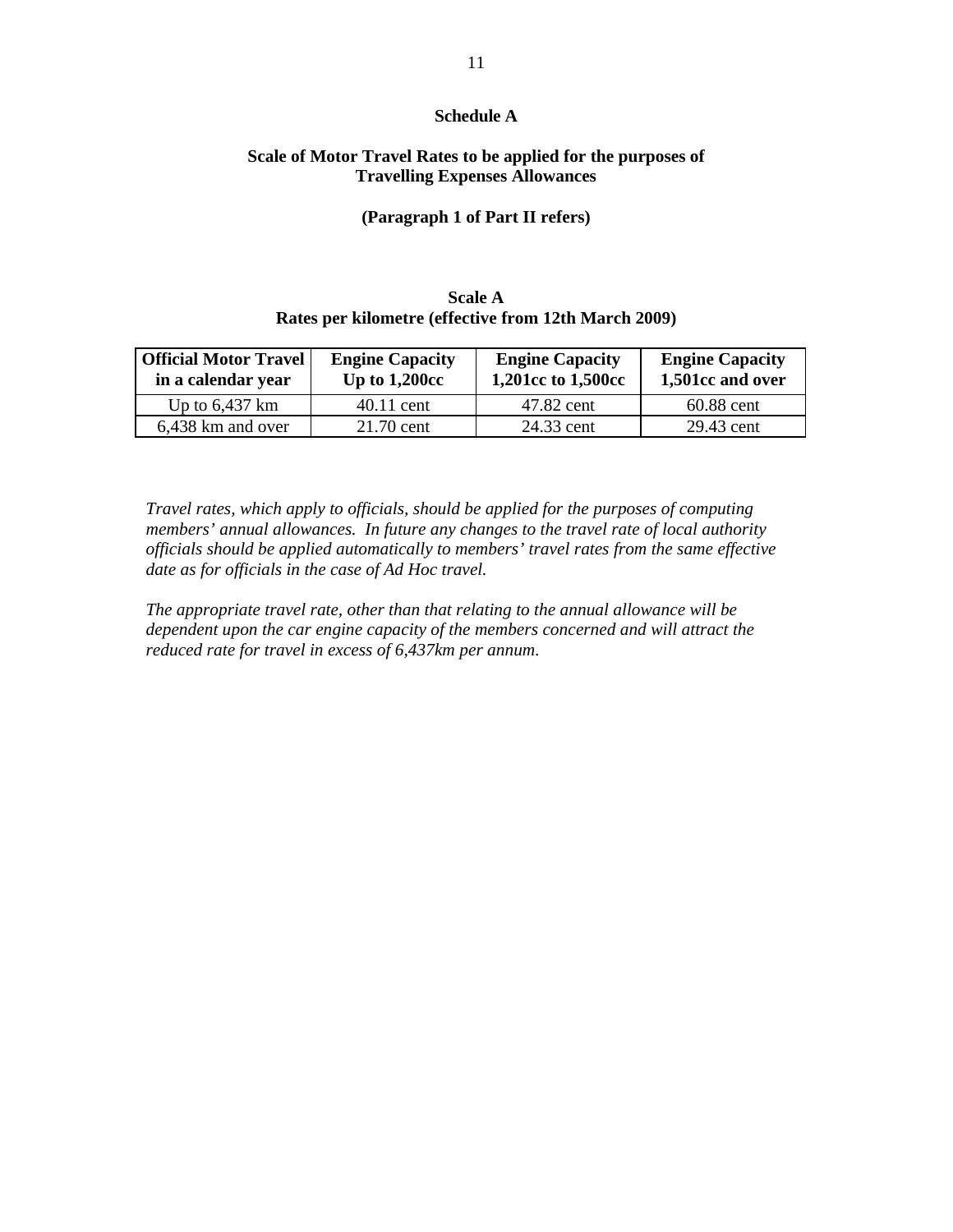### **Schedule B**

### **(Paragraph 8 of Part II)**

### **Scale of Subsistence Rates to be applied for purposes of Subsistence Expenses Allowances**

### **Domestic Subsistence Rates (effective from 12th March 2009)**

| <b>Night Allowance</b> | <b>Day Allowances</b>                        |                                                                             |  |
|------------------------|----------------------------------------------|-----------------------------------------------------------------------------|--|
| €                      | Absence of seven hours<br>or more $(\oplus)$ | Absence of three hours<br>or more but less than<br>seven hours $(\epsilon)$ |  |
| 108 99                 | 33.61                                        | 13 71                                                                       |  |

*The day rate which applies for officials' absence of 10 hours or more should be applied for the purposes of computing members' annual allowances. In future any changes to the subsistence rate of local authority officials eligible for Class A allowances should be applied automatically to members' subsistence rates from the same effective date as for officials in the case of Ad Hoc travel and for the purposes of calculating the annual allowance should apply in respect of the current year in question.*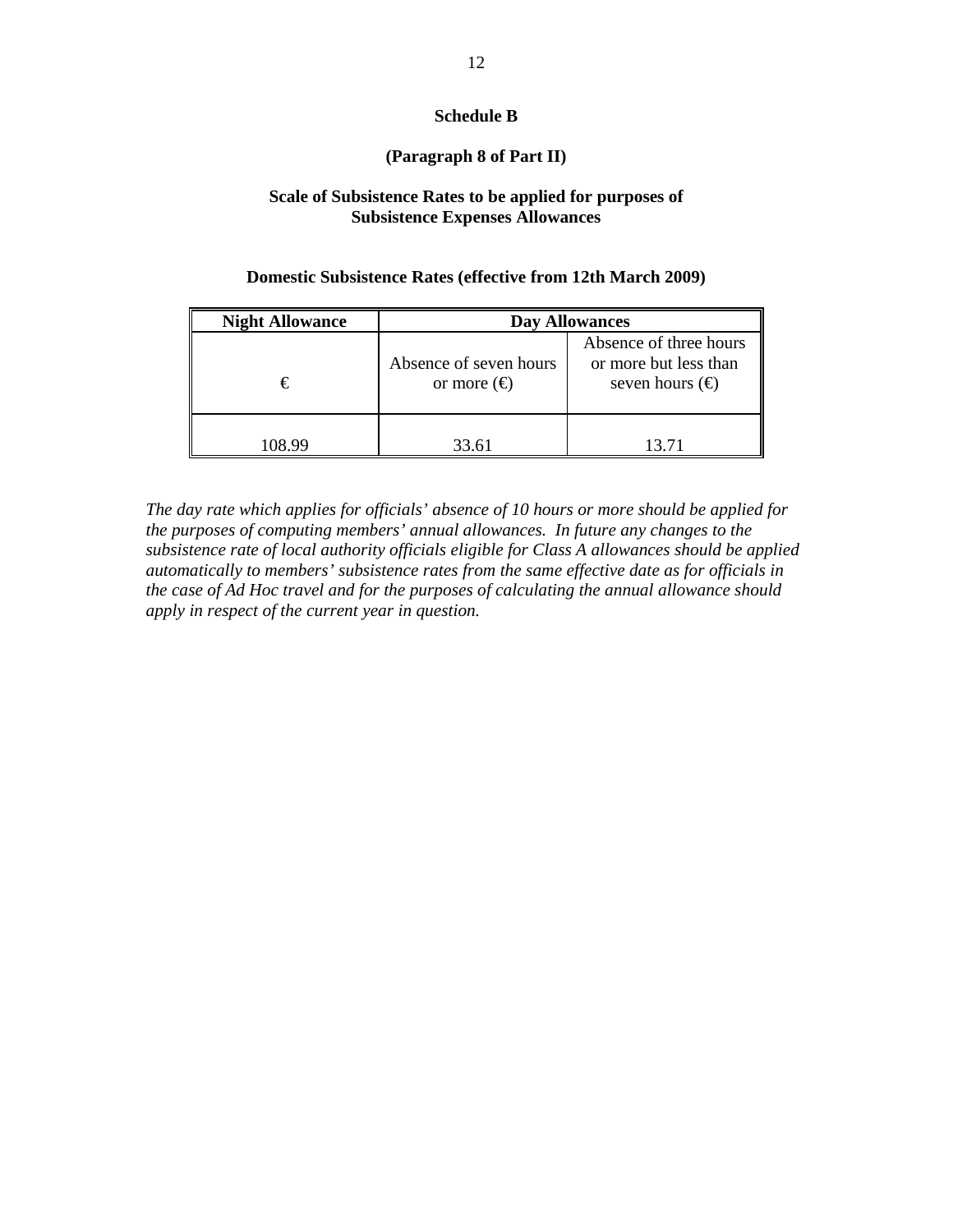### **Schedule C**

### **(Paragraph 19 of Part II refers)**

### **Declaration by a person claiming expenses**

I declare that –

- a) I have necessarily incurred expenditure on travel and subsistence in respect of my authorised attendance at .................................................................................................... as authorised by ............................................................. council/municipal district (delete as required) at its meeting on .............. 20....;
- b) My hours of attendance at the aforementioned event were from ……………. to ……………;
- c) My total estimated expenditure at the aforementioned event (i.e. the amount being recouped from the local authority amounts to  $\epsilon$ ................;
- d) I have made the payments (if any) shown on the attached claim form (tickets/receipts and other relevant vouchers are attached);
- e) This claim is made strictly in accordance with the Local Government (Expenses of Local Authority Members) Regulations 2014, the Directions and the General Rules made by the Minister for the Environment, Community and Local Government thereunder;
- f) The statements and particulars furnished herein are complete and accurate in all respects;
- g) No other payment has been made to me or is payable to me in respect of the time(s), journey(s) or other matters set out herein;
- h) I have not made, and will not make, any other claim for payment in respect of the time(s), journeys or other matters set out herein;

Name of member (Block Capitals)

Signature of member \_\_\_\_\_\_\_\_\_\_\_\_\_\_\_\_\_\_\_\_\_\_\_\_\_\_\_\_\_\_\_\_\_\_\_\_\_\_\_\_\_\_

Date \_\_\_\_\_\_\_\_\_\_\_\_\_\_\_\_\_\_\_\_\_\_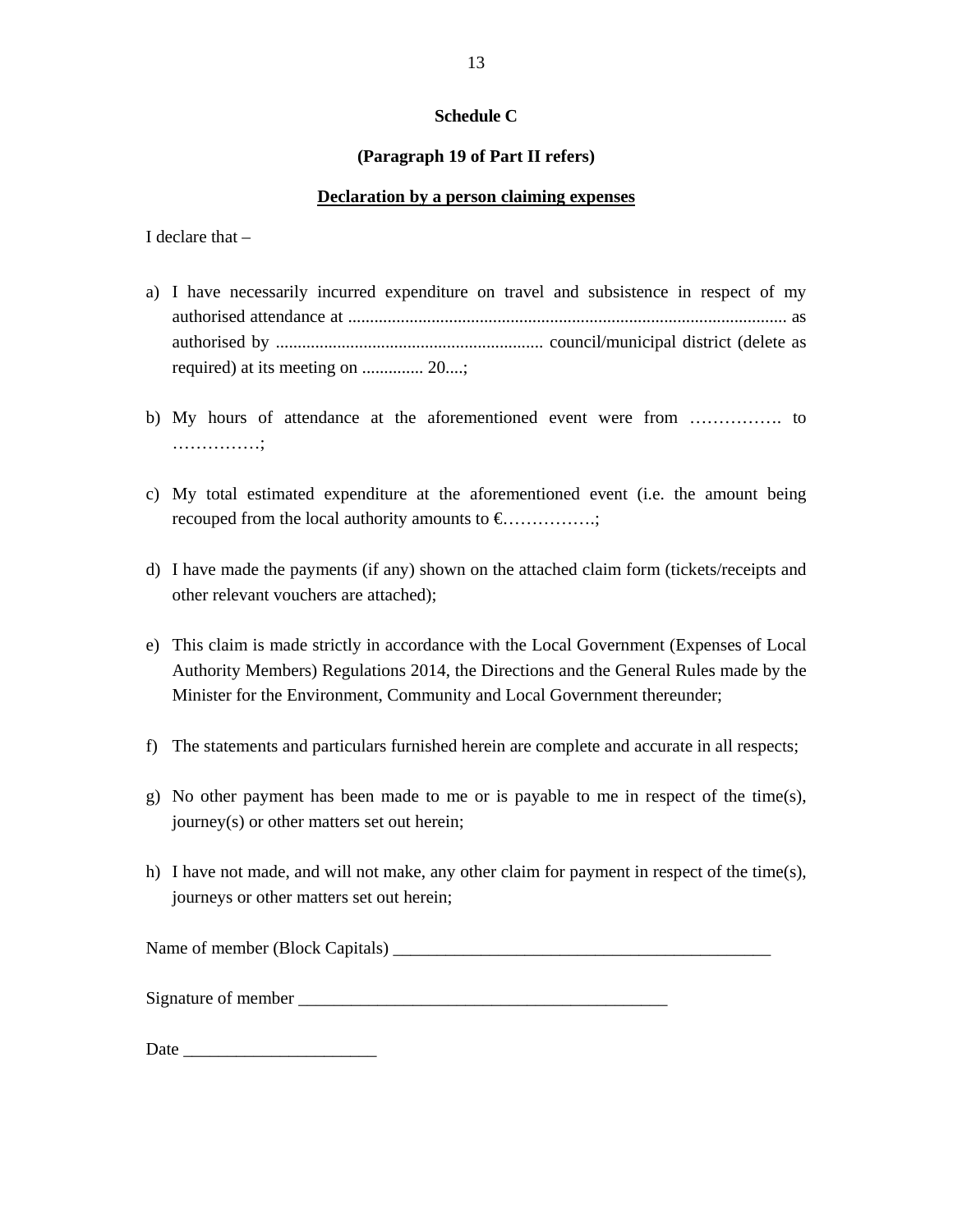### **Part III**

#### **Rules in respect of Mobile Telephone Allowance**

## **A mobile telephone allowance under Part III of the Regulations shall be payable to a member in relation to the carrying-out of his or her duties as a member subject to the following –**

- 1. Local authorities shall, in the first instance, seek the most economical options either by negotiating a contract for the provision of mobile voice and data services ("bundle") for its elected members or including elected members in the local authority's own contracted bundle for such services. Only in the event a cheaper option not being available should an allowance in accordance with paragraph 2 below be considered. Local authorities shall be required to document and retain details of all costings to demonstrate that payment of an allowance is the cheaper option.
- 2. An annual allowance of 50% of total vouched mobile phone costs associated with the public duties of a member of a local authority may be paid, subject to a maximum allowance of  $600$  per annum and subject to paragraph 1 above.
- 3. If in any year a person is a member of a local authority for a period less than the full period of that year, the mobile telephone expenses allowance payable to such person by the authority shall be proportionate to the period of the year during which the person is a member, or, as appropriate, the local authority bundle for mobile phone and data services shall cease when the person is no longer a member of the authority.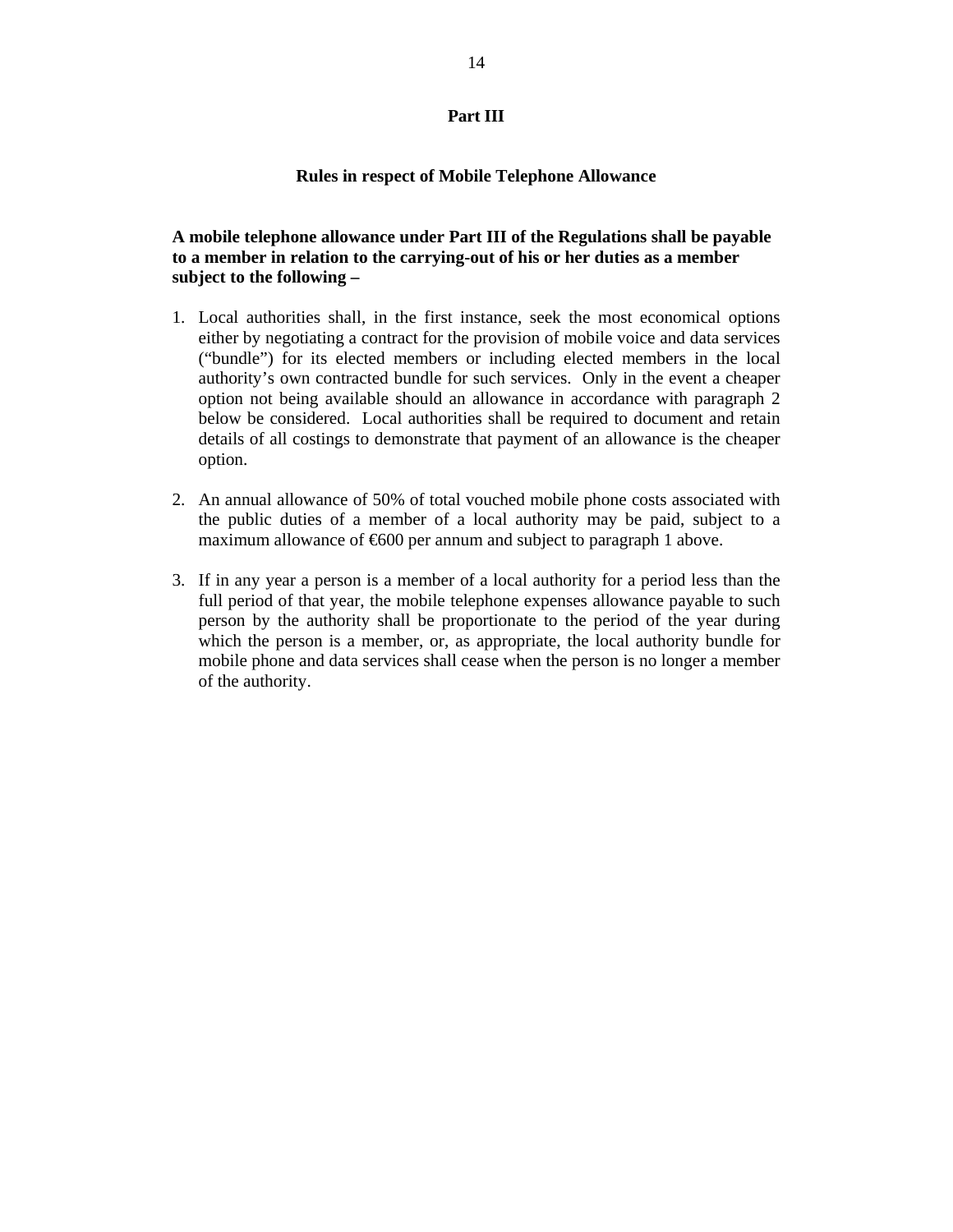### **Part IV Allowances for certain Chairpersons**

### **Allowances to Cathaoirligh and Leas-Chathaoirligh of Local Authorities, Cathaoirligh of Municipal Districts and Chairpersons of Strategic Policy Committees**

- (1) The allowance the local authority may decide to pay to the Cathaoirleach and Leas-Chathaoirleach of the local authority shall not exceed that set out Part A in the Table to this Part.
- (2) The allowance municipal district members may decide that may be paid to the Cathaoirleach of municipal district shall not exceed that set out in Part B in the Table to this Part. No allowance shall be paid to the Leas-Chathaoirleach of a municipal district.
- (3) A local authority may pay an annual allowance not exceeding  $\epsilon$ 6,000 to a Chairperson of a Strategic Policy Committee.
- (4) The allowances shall be paid in instalments following the end of each month or of such greater period as the local authority or municipal district members, as appropriate, may decide.
- (5) The allowances are to cover all matters associated with the posts, including meetings of the Corporate Policy Group, meetings with local authority officials, or meetings with external groups.
- (6) Where a member serves as a Cathaoirleach of a local authority, as a Leas-Chathaoirleach of a local authority, as a Cathaoirleach of a municipal district or as a Chairperson of a Strategic Policy Group for a period of less than the full twelve months, the amount of allowance payable shall be calculated on a pro rata basis for that period.
- (7) The decision to pay an allowance and the amount of such allowance is, subject to the maximum amount specified in paragraphs (1) to (3) above, a matter for determination by the members of each local authority and municipal district, as appropriate.
- (8) The amount of allowances payable under this Part shall be shown in the Annual Report in line with the requirements of the Act.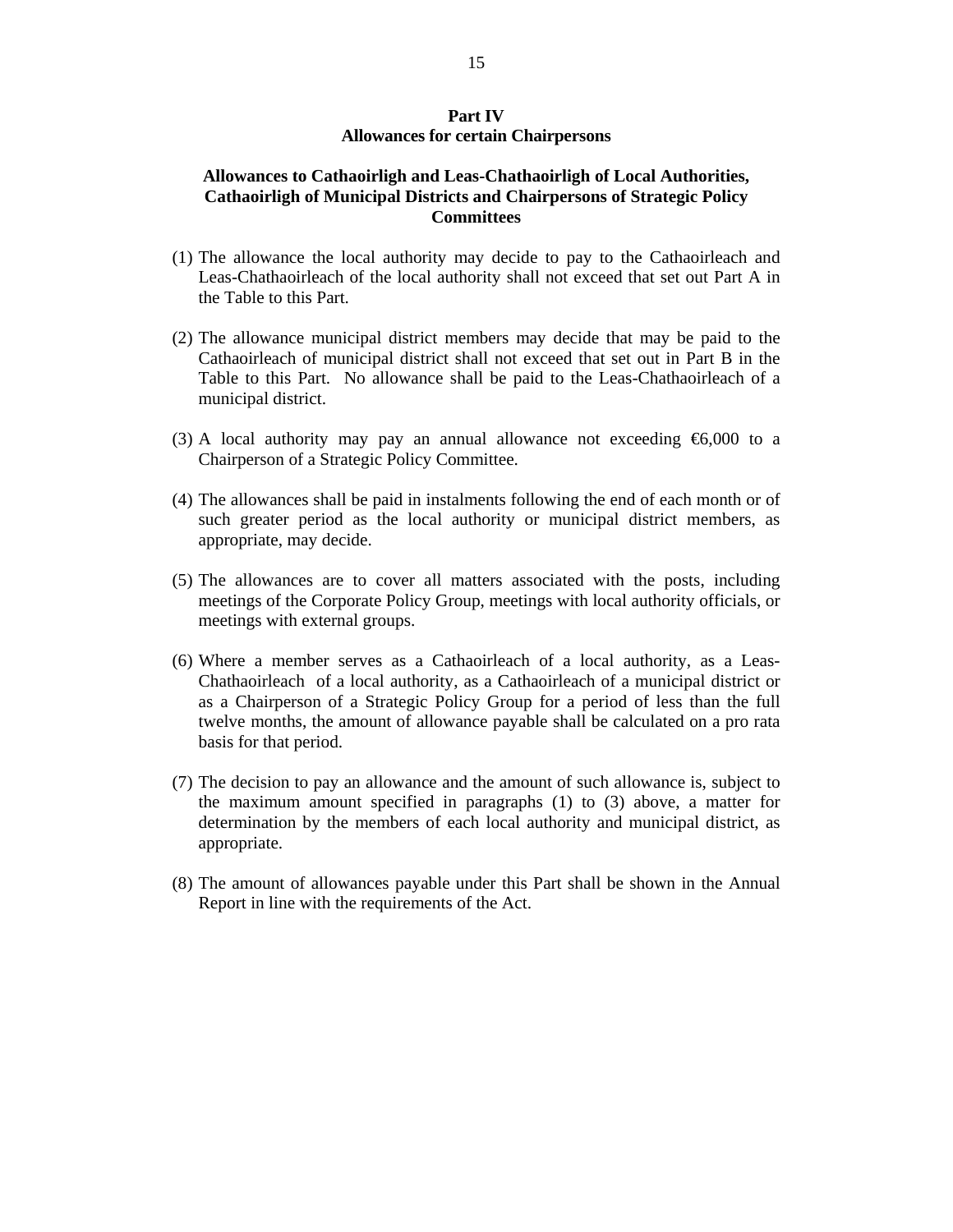# **Table for Part IV**

# **Part A**

### **Maximum Amount of Allowances Payable to Cathaoirligh and Leas-Chathaoirligh of Local Authorities under Section 143 of the 2001 Act**

| <b>Class of Local</b>                              | <b>Maximum</b>                       | <b>Maximum Amount</b>                                                                                                                   | <b>Local authorities</b>                                                                                                                                                                                                                                              |
|----------------------------------------------------|--------------------------------------|-----------------------------------------------------------------------------------------------------------------------------------------|-----------------------------------------------------------------------------------------------------------------------------------------------------------------------------------------------------------------------------------------------------------------------|
| <b>Authority</b>                                   | <b>Amount of</b><br><b>Allowance</b> | of Allowance                                                                                                                            | (listed for<br>information                                                                                                                                                                                                                                            |
|                                                    | Payable to                           | <b>Payable to Leas-</b><br><b>Chathaoirleach</b>                                                                                        | purposes)                                                                                                                                                                                                                                                             |
|                                                    | Cathaoirleach                        |                                                                                                                                         |                                                                                                                                                                                                                                                                       |
| Local authorities<br>with more than<br>50 members: | € $0,000$ per<br>annum               | $\bigoplus$ 0,000 per annum,<br>or no more than one<br>fifth of the<br>allowance payable<br>to the<br>Cathaoirleach, if<br>less         | Dublin City Council<br><b>Cork County Council</b>                                                                                                                                                                                                                     |
| Local authorities<br>with $30-40$<br>members       | €30,000 per<br>annum                 | $\text{\textsterling}000$ per annum,<br>or no more than one<br>fifth of the<br>allowance payable<br>to the<br>Cathaoirleach, if<br>less | Donegal, Dun-<br>Laoghaire Rathdown,<br>Fingal, Galway<br>County, Kerry,<br>Kildare, Mayo,<br>Meath, South Dublin,<br>Tipperary, Wexford,<br><b>Wicklow County</b><br>Councils;<br>Limerick and<br>Waterford City and<br><b>County Councils;</b><br>Cork City Council |
| Local authorities<br>with 18-29<br>Members         | €20,000 per<br>annum                 | $\bigoplus$ ,000 per annum,<br>or no more than one<br>fifth of the<br>allowance payable<br>to the<br>Cathaoirleach, if<br>less          | Carlow, Cavan, Clare,<br>Kilkenny, Laois,<br>Leitrim, Longford,<br>Louth, Monaghan,<br>Offaly, Roscommon,<br>Sligo, Westmeath<br>County Councils;<br><b>Galway City Council</b>                                                                                       |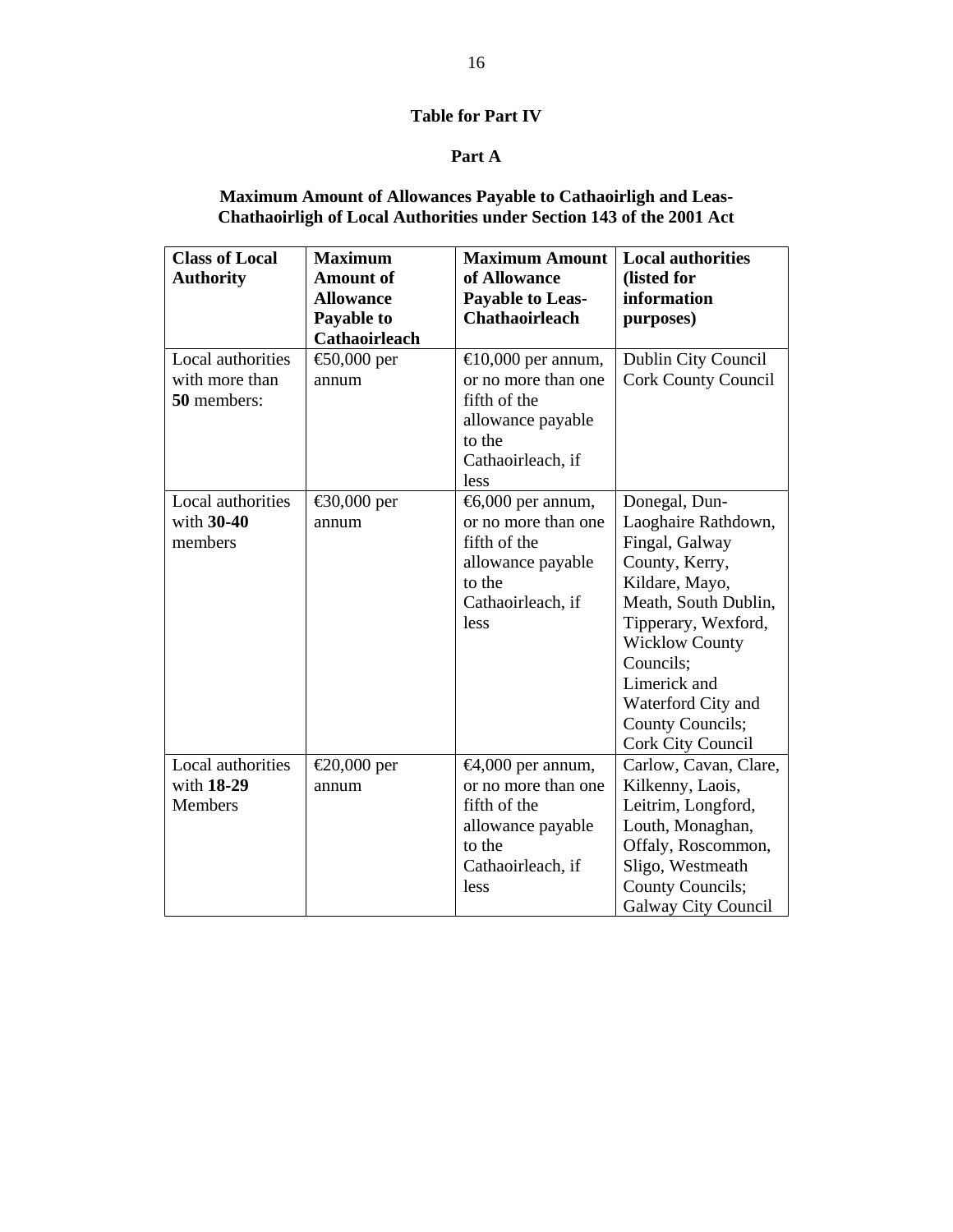# **Part B**

# **Maximum Amount of Allowances Payable to Cathaoirligh of Municipal Districts under Section 143 of the 2001 Act**

| <b>Class of Municipal District</b>                                                                                                                                                                                                                                              | <b>Maximum</b><br><b>Amount of</b><br><b>Allowance</b><br>Payable to<br><b>Cathaoirleach</b> | <b>Municipal Districts (listed for</b><br>information purposes)                                                                                                                                                             |
|---------------------------------------------------------------------------------------------------------------------------------------------------------------------------------------------------------------------------------------------------------------------------------|----------------------------------------------------------------------------------------------|-----------------------------------------------------------------------------------------------------------------------------------------------------------------------------------------------------------------------------|
| Municipal District known as<br>a Metropolitan District in<br>accordance with section<br>$22A(2)(a)$ of the 2001 Act <sup>1</sup>                                                                                                                                                | $\bigoplus$ 8,000 per<br>annum                                                               | Metropolitan Districts of<br><b>Limerick and Waterford</b>                                                                                                                                                                  |
| Municipal District known as<br>a Borough District or as the<br>Municipal District of<br>Kilkenny City in accordance<br>with section $22A(2)(b)$ and<br>$(c)$ of the 2001 Act, and a<br>Municipal District described<br>at section $32(1A)(c)$ of the<br>$2001$ Act <sup>2</sup> | $\bigoplus 2,000$ per<br>annum                                                               | Borough Districts of Clonmel,<br>Drogheda, Sligo and Wexford;<br>Municipal Districts of Athlone,<br>Bray, Carlow, Celbridge-Leixlip,<br>Dundalk, Ennis, Kilkenny City,<br>Letterkenny, Mullingar, Naas,<br>Navan and Tralee |
| Municipal District other than<br>the foregoing                                                                                                                                                                                                                                  | $\text{6,000}$ per annum                                                                     | <b>Remaining Municipal Districts</b>                                                                                                                                                                                        |

No allowances is payable to the Leas-Chathaoirleach of a municipal district.

 $\frac{1}{1}$ 

Section 22A of the 20012 Act, as inserted by section 19 of the 2014 Act.

<sup>2</sup> As inserted by section 37(1) of the 2014 Act.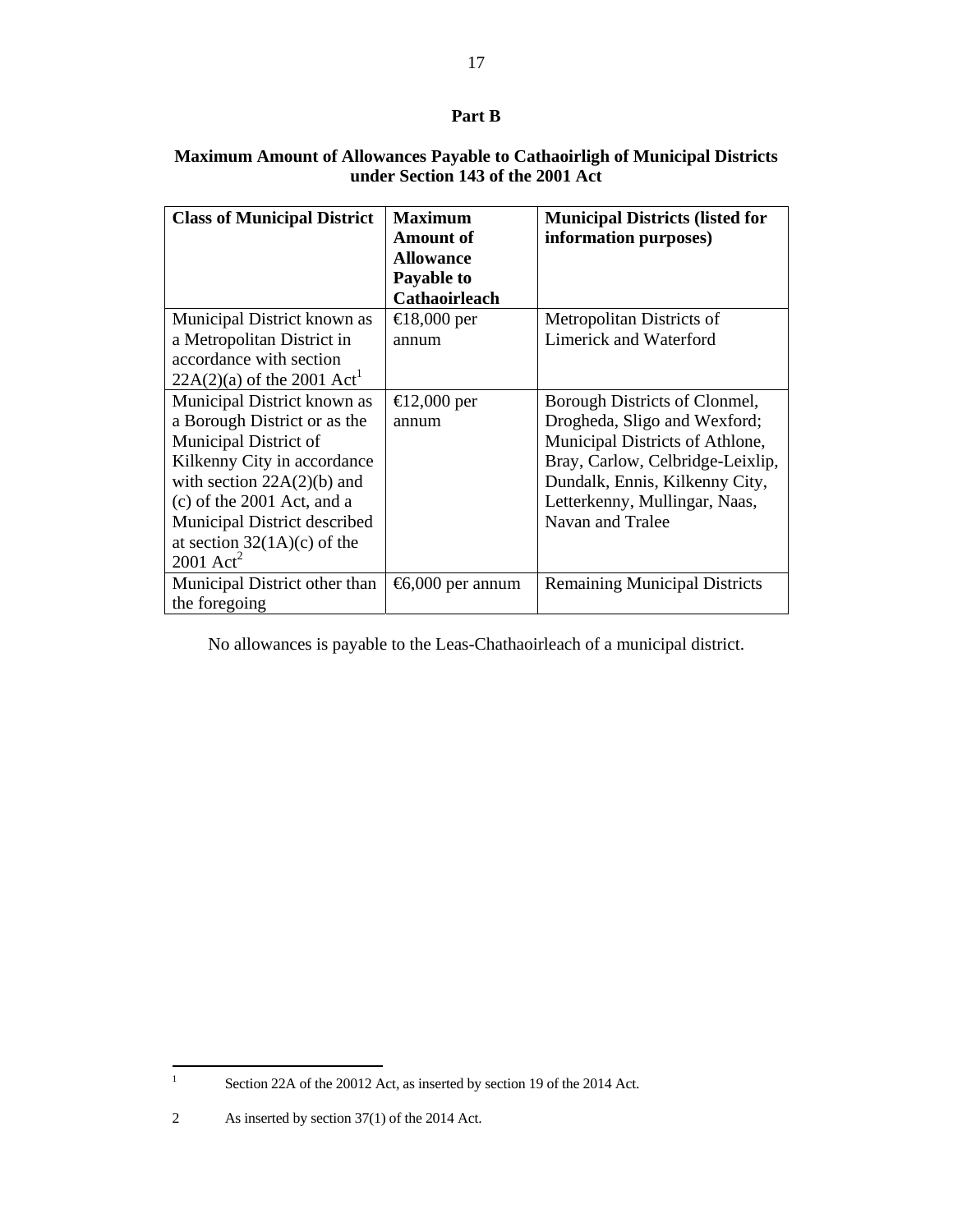### **Part V**

### **Allowances for Expenses for Attendance at Conferences and Training**

### **A. Allowances for expenses for attendance at conferences**

### 1 **Introduction**

- (1) Article 11 of the Local Government (Expenses of Local Authority Members) Regulations 2014 (S.I. No. 236 of 2014) establishes a maximum amount of expenditure that can be incurred by a local authority under section 142(5) of the Local Government Act 2001, as amended by section 53(2) of the Local Government Reform Act 2014 (i.e. in respect of attendance by local authority members at conferences, seminars, or other meeting or event) whether within or outside of the State. Such expenditure incorporates conference fees, as well as travel and subsistence costs.
- (2) The purpose of establishing such maxima is to restrict the overall amount of expenditure incurred by local authorities under section 142(5). This is significantly reduced from the amount set in 2010 by the Local Government Act 2001 (Section 142) Regulations 2010 (S.I. No. 37 of 2010). Notwithstanding the reduction in the ceiling, there must remain a presumption against attendance at conferences organised to generate maximum attendance by councillors and hence conference fees, and a greater reference to the quality and relevance of conferences when deciding on attendance.
- (3) These Guidelines complement the Regulations by identifying best practice in regard to attendance at such events.
- (4) The Regulations and Guidelines together should be read in the context, inter alia, of the Code of Conduct for Councillors, which outlines that –
	- a) the public is entitled to expect conduct of the highest standards from all of those involved in the local government service, and the Local Government Act 2001 imposes a statutory duty on all in the local government service to maintain proper standards of integrity, conduct and concern for the public interest,
	- b) the core principles underlying democratic local government are based on councillors acting in good faith and with fairness and impartiality for the common good and to promote the public interest, and
	- c) Councillors must be seen to act solely in the public interest, and to maintain and enhance public trust and confidence.
- **2 Amount provided by local authorities for attendance at conferences, seminars, training, or other meeting or event** 
	- (1) The Regulations set the maximum amount that can be provided by a local authority for attendance at events by councillors at  $\epsilon$ 700 per annum, with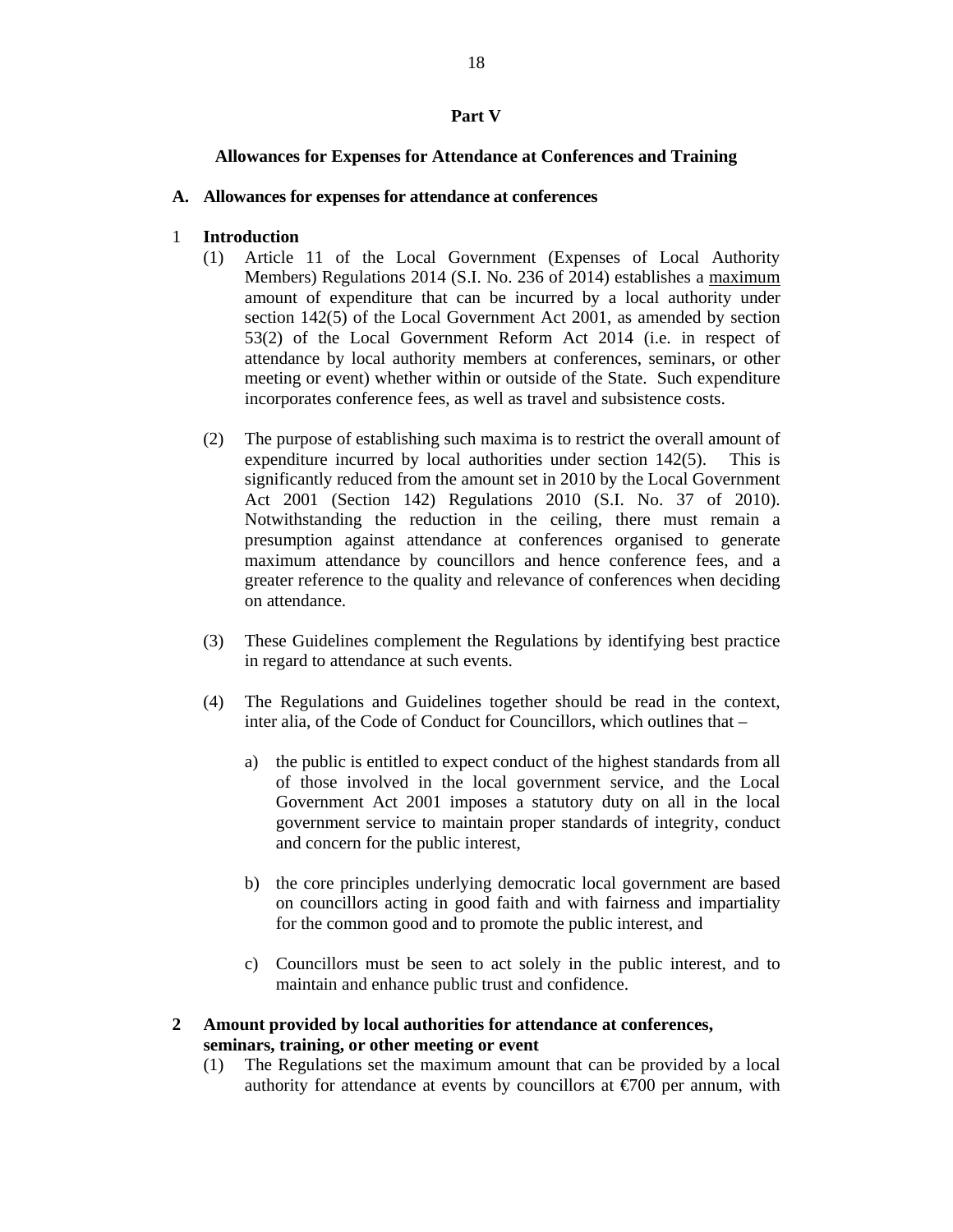€350 being the maximum for the period from 1 June 2014 to 31 December 2014.

- (2) The maximum amount for a local authority calculated in accordance with article 11 should in no way be interpreted as being a target amount, or an amount deemed to be appropriate for a local authority in any year. Article 11(2) leaves it open to each local authority to provide a lesser amount than the maximum specified in the Regulations.
- (3) The amount provided in its budget by a local authority to meet expenditure for the purposes of under section  $142(5)(c)$  of the Act should be consistent with, and seen to be consistent with the major financial and other policy decisions being taken by the authority, and the general requirements to be prudent and to secure best value for money.

## **3 Position of individual councillors**

- (1) While the maximum amount provided by a local authority under section  $142(5)(c)$  of the 2001 Act is calculated by reference to the number of councillors on that authority, this should not be interpreted as conferring on any individual councillor an entitlement to any part of the overall budget. Accordingly, the limit on the payment under this heading shall be  $\epsilon 1,000$ per councillor per annum (and  $\epsilon$ 500 in respect of the period from 1 June 2014 to 31 December 2014).
- (2) The decision of a local authority and a municipal district to authorise one or more members to represent the authority at a conference, seminar, meeting or event (i.e. under paragraph (b) of the said subsection (5)) is a separate decision. It may well be that having regard to a variety of factors, for example, the experience, interests and committee involvement of different councillors, and the range of conferences and similar events occurring, the amount of expenditure incurred by different councillors will vary. This is a matter for the local authority itself.

### **4 Assessment of value of conferences**

- (1) As up-coming conferences, seminars or other meetings or events come to the attention of a local authority, the authority should carry out an assessment of their relevance and suitability for its councillors. It is suggested that the Corporate Policy Group would have a useful role to play in this regard.
- (2) The decision of a local authority to authorise one or more members to represent the authority at a particular conference, seminar etc under section  $142(5)(b)$  should take account of –
	- a) the resources available to fund attendance at the event, having regard to needs likely to arise later in the year concerned,
	- b) the cost of attendance at the event (including attendance fees and travelling and subsistence expenses payable for attendance),
	- c) how the event compares in terms of efficacy and value for money with other similar meetings or events.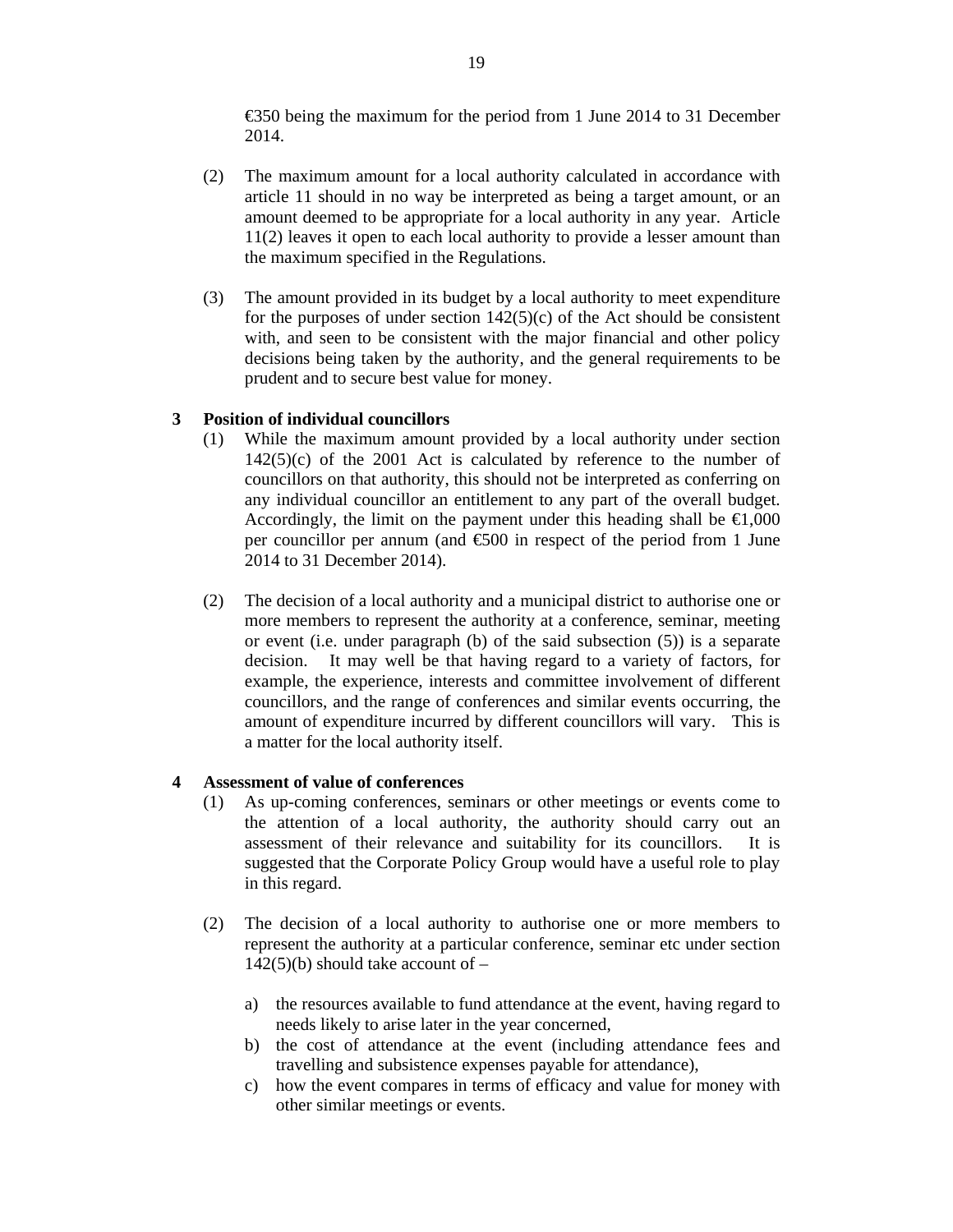- (3) In authorising members to attend events, account should be taken of the following factors –
	- a) size of delegation the number of members attending any event should be the minimum necessary to represent the authority at the event consistent with producing the required benefit for the members concerned, the authority and the community,
	- b) members attending the selection of a particular member to attend any event should, where possible, (and in addition to any identified needs) take account of his/ her particular areas of proven interest in relation to the council, their membership of an SPC or other local authority/ Committee, or their participation in community activities of a particular nature or sector, and
	- c) any follow-up action that the local authority or its elected members need or propose to take following the event or in the future.

#### **5 Requirements on members in relation to attendance at conferences**

- (1) Having been authorised to attend an event under section 142, a councillor is required in all circumstances to –
	- a) attend that event and participate in the proceedings to the greatest extent possible, and
	- b) submit a written report within 15 days to the Cathaoirleach, who shall submit the report to the next ordinary meeting of the council. The report must indicate the nature of the meeting and contain a summary of the proceedings. This report shall be made available free of charge on request to any member of the public; for this purpose it may be put on the local authority's website. The requirements in relation to reports by attendees and making the report available to the public are in large part new requirements under section 142(5)(f) (as amended) and section 142(5)(fa).
- (2) The Minister considers that default arrangements should be for the report from the member and the proceedings to remain available on the local authority's website, with omission only of documentation where clear copyright restrictions so require.

#### **B. Allowances for expenses for attendance at training events**

#### **1 Introduction**

(1) Under section 142(5A) of the 2001 Act, as inserted by section 53(1)(d) of the 2014 Act, the provision of allowances for expenses for training is separated from the allowances for expenses for conferences, on the basis that attendance at training events will be of greater advantage to individual councillors and thus to the overall membership of the council and ultimately of greater benefit to the people the councillors represent.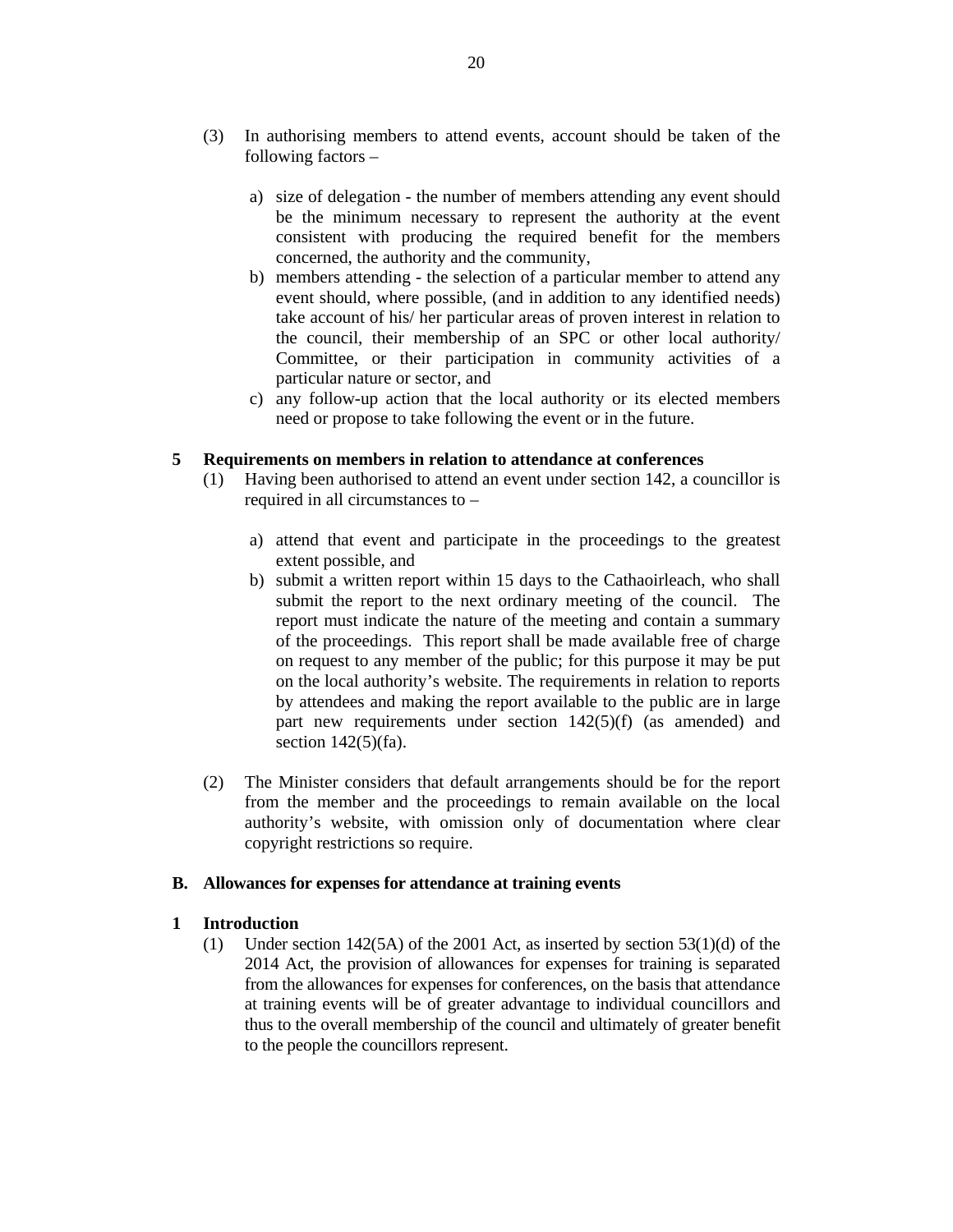- (2) From 2010, local authorities have been required to adopt a Training and Development Programme for Councillors, the objective of which now will be
	- a) to adopt a more structured approach to supporting the development needs of councillors so that they can discharge their duties as effectively as possible, and
	- b) to inform decisions by the elected council on the training events for which councillors should be supported.
- (3) The Programme should have regard, inter alia, to
	- a) the key policy issues and challenges facing the councillors and the local authority generally,
	- b) the stage of the local government term; the training and development needs may be different at the beginning and end of a local government term,
	- c) the profile and experience of the councillors, including the events already attended by councillors generally, and
	- d) The likely resources that will be available to meet training needs under section 142(5A) of the 2001 Act for the development of councillors.

#### **2 Courses for which expensed for attendance may be paid**

- (1) Within the context of the overall programme, consideration should only be given to:
	- a) Attendance at the annual conference of, and specific training events provided by, the Association of Irish Local Government (AILG);
	- b) the need at the beginning of a new local government term for induction courses organised by the local authority itself within the local authority area and by the AILG;
	- c) attendance at appropriate events organised by national representative bodies for functions for which local authorities have responsibilities. The bodies must have a remit in relation to the relevant functional area, and represent relevant bodies or individuals active in relation to that function across a range of matters other than provision of training. Examples would include the IPI and RIAI in relation to planning functions;
	- d) programmes of education and training which relate to functions for which local authorities have responsibilities and which are validated by Quality and Qualifications Ireland, the body established by the Qualifications and Quality Assurance (Education and Training) Act, 2012, (formerly FETAC and HETAC courses). This is to ensure that the training is externally accredited or validated, and includes courses and training programmes provided by a wide range of educational bodies;
	- e) the possible inclusion of structured training or educational courses that would lead to or contribute to qualifications of relevance to the functions of the local authority and of councillors. This could include, for example, distance or on-line courses leading to the award of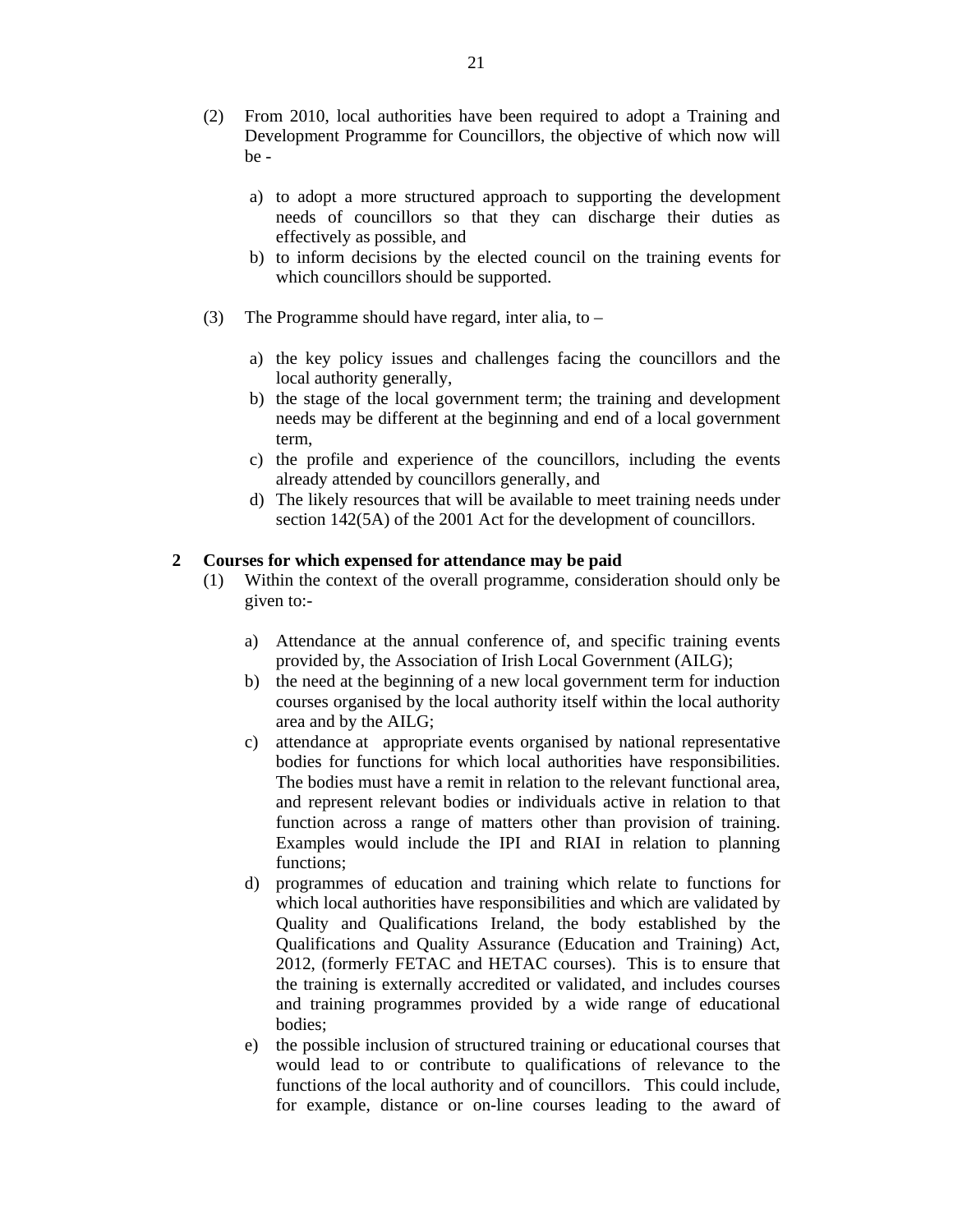qualifications which are recognised within the National Framework of Qualifications; and

- f) such other training which may be approved by the Minister from time to time. The Minister, in the development of a training regime for elected members (see below) will assess the programmes or bodies that contribute to the training and/or continuous professional development of elected members. Training provided by the Institute of Public Administration in relation to local government is hereby approved by the Minister for the purposes of this provision.
- (2) Consideration may also be given to the annual seminars and conferences of Local Authority Members Association (LAMA). Normally, 2 are arranged per annum, and attendance will be limited to 2 events per annum organised by LAMA.
- (3) For educational programmes identified at subparagraphs (2)(d) and (e) above at Level 6 and above in the National Qualification Framework, the local authority should pay a proportion only of the course fees where these are in excess of  $\epsilon$ 500 per annum, and should in no case pay a contribution in excess of  $\epsilon$ 1,500 per annum. Payment should be made annually in arrears following satisfactory evidence that all examinations have been passed and the elected member is eligible to progress to the next stage of the course, were the course is not completed. The payment of a contribution only of such course fees reflects the expectation that qualifications at Level 6 and above will be of benefit to the elected member outside his or her role as an elected member.
- (4) While the manner in which the Programme is prepared is a matter for local authorities, it is suggested that it could be prepared in the first instance with the assistance of relevant personnel in the local authority.

### **4 Further training that may be provided for**

(1) The Minister is assessing the options for a comprehensive training regime for local authority members, including in discussions with the AILG. As such training is developed, there will be further guidance to supplement, or as appropriate amend, this circular letter, and as appropriate, amendments made to the Local Government (Expenses of Local Authority Members) Regulations 2014 (S.I. No. 236 of 2014).

#### **5 Training and development by local authorities**

- (1) Local authorities themselves are requested to consider on an on-going basis their own potential to meet a greater proportion of the training and development needs of councillors. Authorities, particularly the larger ones have –
	- a) structures in place for the training and development of staff that could be extended to also meet the needs of councillors, and
	- b) much in-house expertise across the range of local authority policy areas.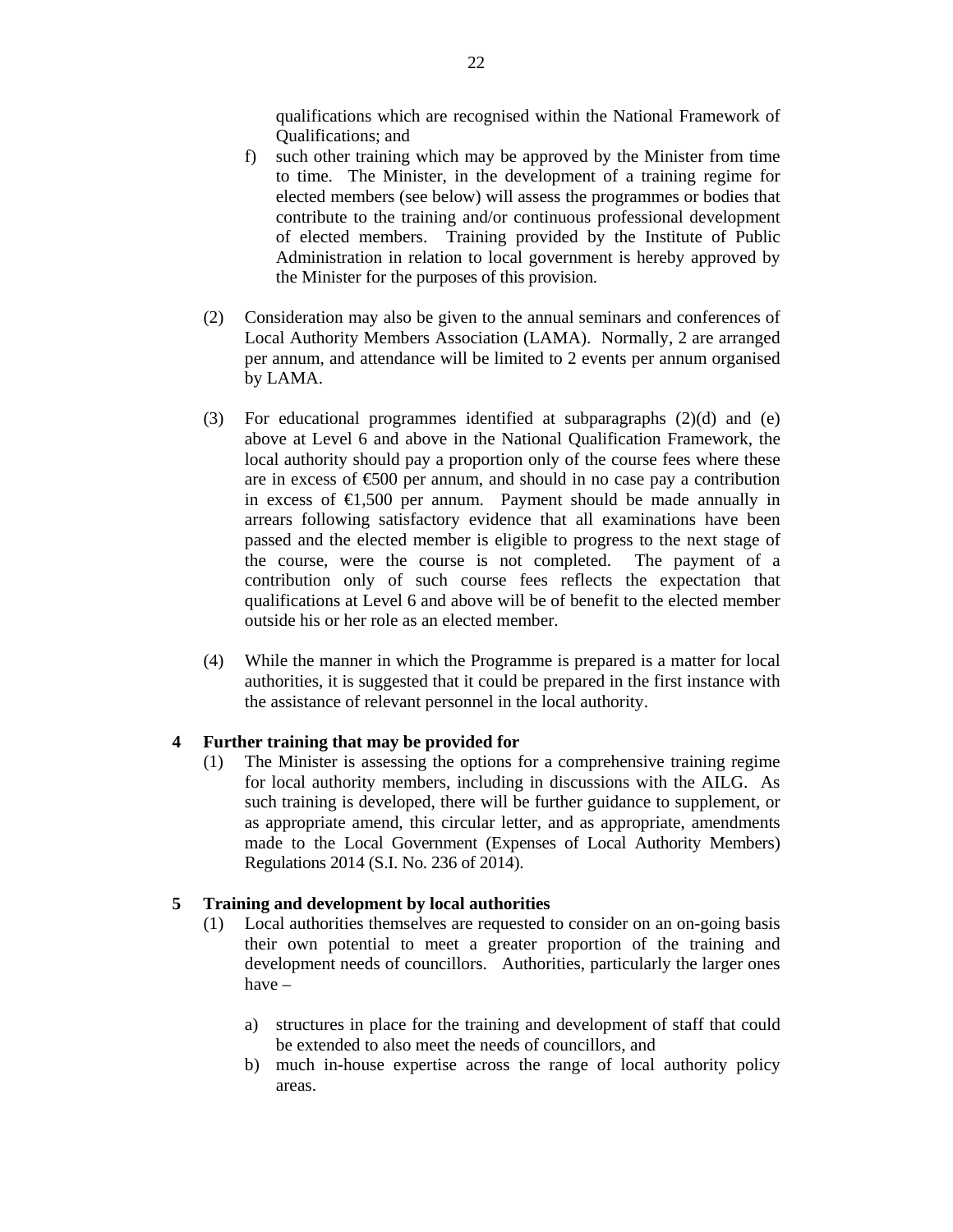(2) Authorities should also consider the possibilities for cooperation and coordination between themselves in this regard.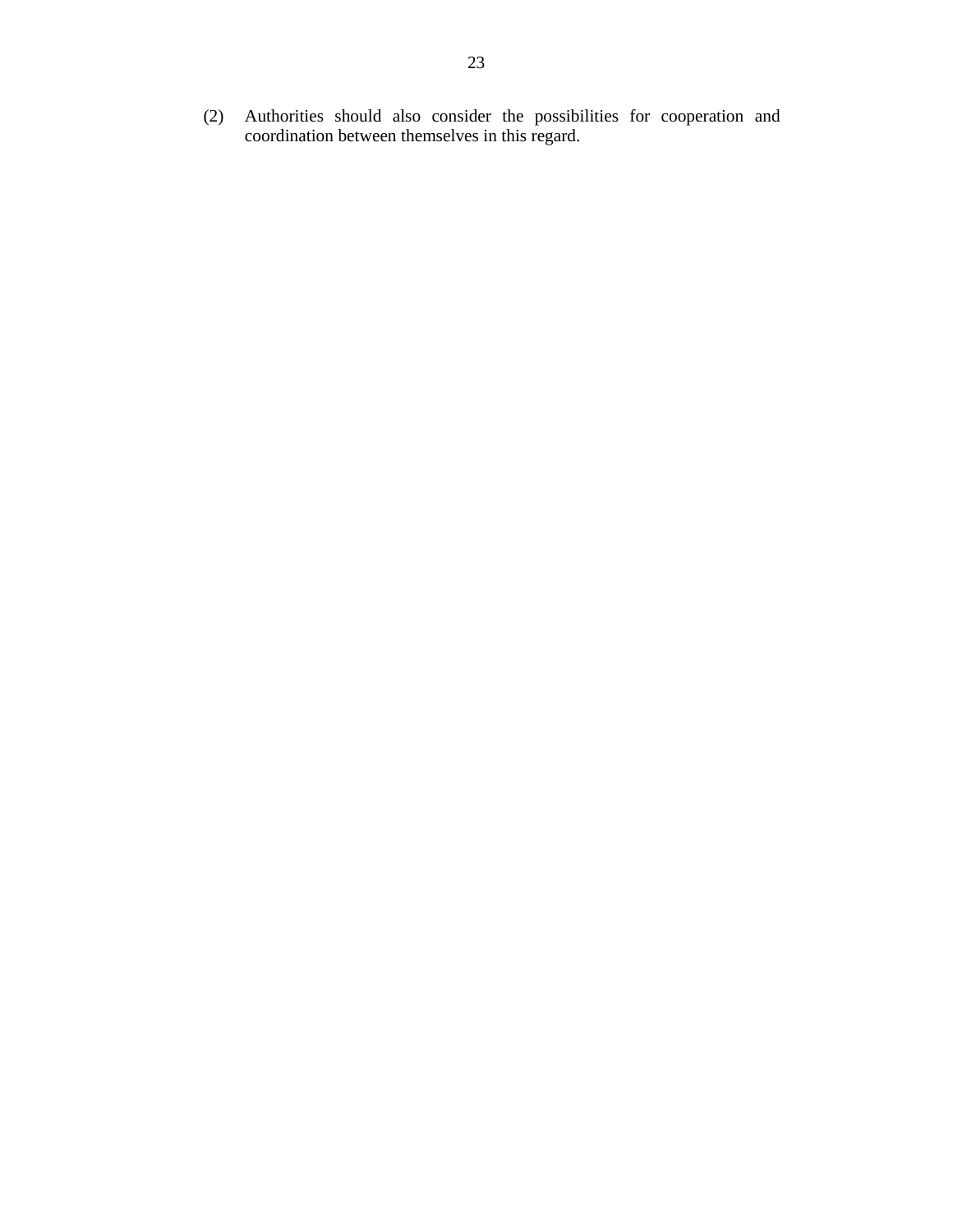### **Part VI**

#### **General Rules in respect of the Allowances**

#### **1. Notification of official address**

A member of a local authority or of a committee, joint committee or joint policing committee shall, as soon as possible after becoming such member, notify the local authority of the address of his or her official residence and provide any other relevant information required by the local authority for the purposes of the Regulations or of these rules and shall notify the local authority as soon as possible of any subsequent changes in such address or information.

#### **2. Authorisation by local authority for representation at event**

The following provisions shall apply in relation to an authorisation for the purposes of sections  $142(5)$  and  $142(5)$  of the Act: -

- (1) The resolution in relation to an authorisation shall specify by name the member or members of the local authority which it is proposed to authorise and these shall be recorded in the minutes of the meeting at which the authorisation was given. This authorisation is a reserved function of the local authority, and it is a matter for the elected members of the local authority to determine whether this function may be delegated to municipal district members under the provisions of section 131A(2) of the 2001 Act (as inserted by section 31(3) of the 2014 Act).
- (2) Before a decision is taken to give an authorisation, the Chief Executive shall inform the members of the estimated total cost which is likely to result from the proposed attendance at or participation in the matter to which the proposed authorisation relates and the members shall have regard to this and to the provision made for such purposes in the annual estimate of expenses, for the purposes of section  $142(5)$  or section  $142(5)$  of the of the Act, as appropriate,
- (3) In deciding the number of persons to be authorised to attend conferences, seminars or other meeting or event other than a training event (i.e. under section 142(5)), the members shall have regard to the need to minimise the costs which are likely to result from attending or participating in the matter to which the proposed authorisation relates and to ensure that the number authorised does not exceed a reasonable proportion of the total number of members of the authority.
- (4) In deciding the number of persons to be authorised to avail of training or attend training events (i.e. under section 142(5A)), the members shall have regard to the benefits of increasing the skills and knowledge base of the elected members, their continued development in their role, the need to achieve efficiencies in delivery of such training and the need to minimise the costs which are likely to result from attending or participating in the matter to which the proposed authorisation relates.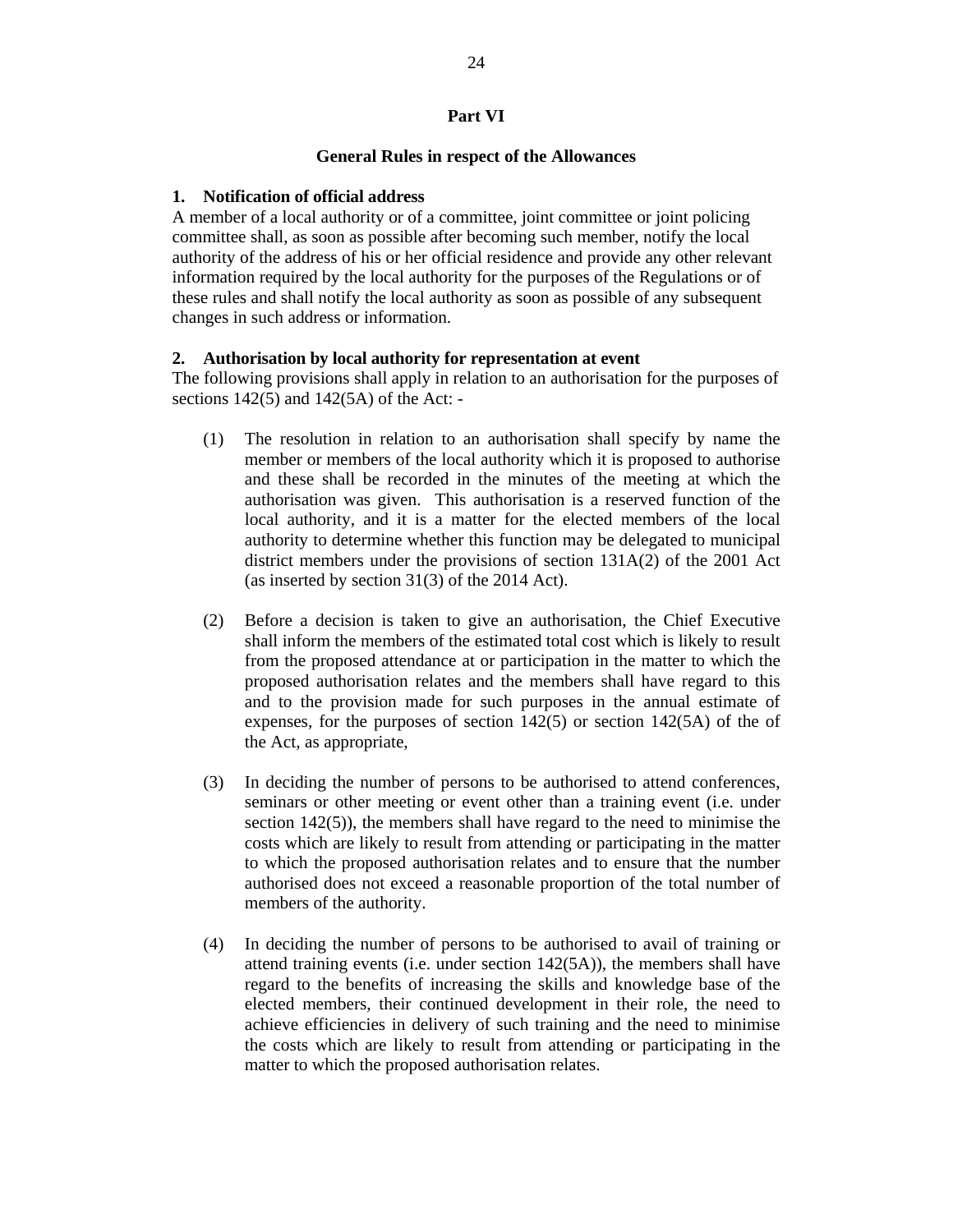#### **3. Matters to be recorded in Annual Report**

- (1) The particulars to be recorded separately in the annual report of a local authority under section 221 of the Act shall include the following:
	- a) the total amount of payments made by the local authority under Part II and Part III, and to non-members of the council under regulations 8, 9 and 10 of the Regulations;
	- b) the total amount of payments made by the local authority in respect of each of the matters specified in paragraph (b) of section 142(1) of the Act;
	- c) the amounts of payments made by the local authority in respect of the matters specified in the said paragraph (b) which related to travel or subsistence expenses within or outside the State respectively;
	- d) the total amount of all payments made by the local authority in accordance with regulations made under the said section 142.
- (2) The following particulars shall be recorded in the annual report of a local authority
	- a) the number of meetings of the local authority and of municipal district members which were held during the year,
	- b) the title, purpose and number of members of each committee and joint committee and the number of meetings of each committee, joint committee and joint policing committee held during the year,
	- c) the public authorities and other bodies on which the local authority or any committee or joint committee was represented and the names of such representatives,
	- d) the conferences, seminars and other similar events under section 142(5) at which the local authority or any committee or joint committee was represented during the year, specifying the purpose of each such event, whether such event was held within or outside the State and the number of representatives of the local authority or of any committee or joint committee who attended in each case.
	- e) the training availed of by members, and the training events attended by members under section 142(5A), specifying the title of each training event, the body which provided it and the number of representatives of the local authority or of any committee or joint committee who attended in each case
- (3) For the purposes of subparagraph (1)(b), payments in respect of attendance at conferences, seminars, etc. held by the AILG and LAMA shall be included in the total.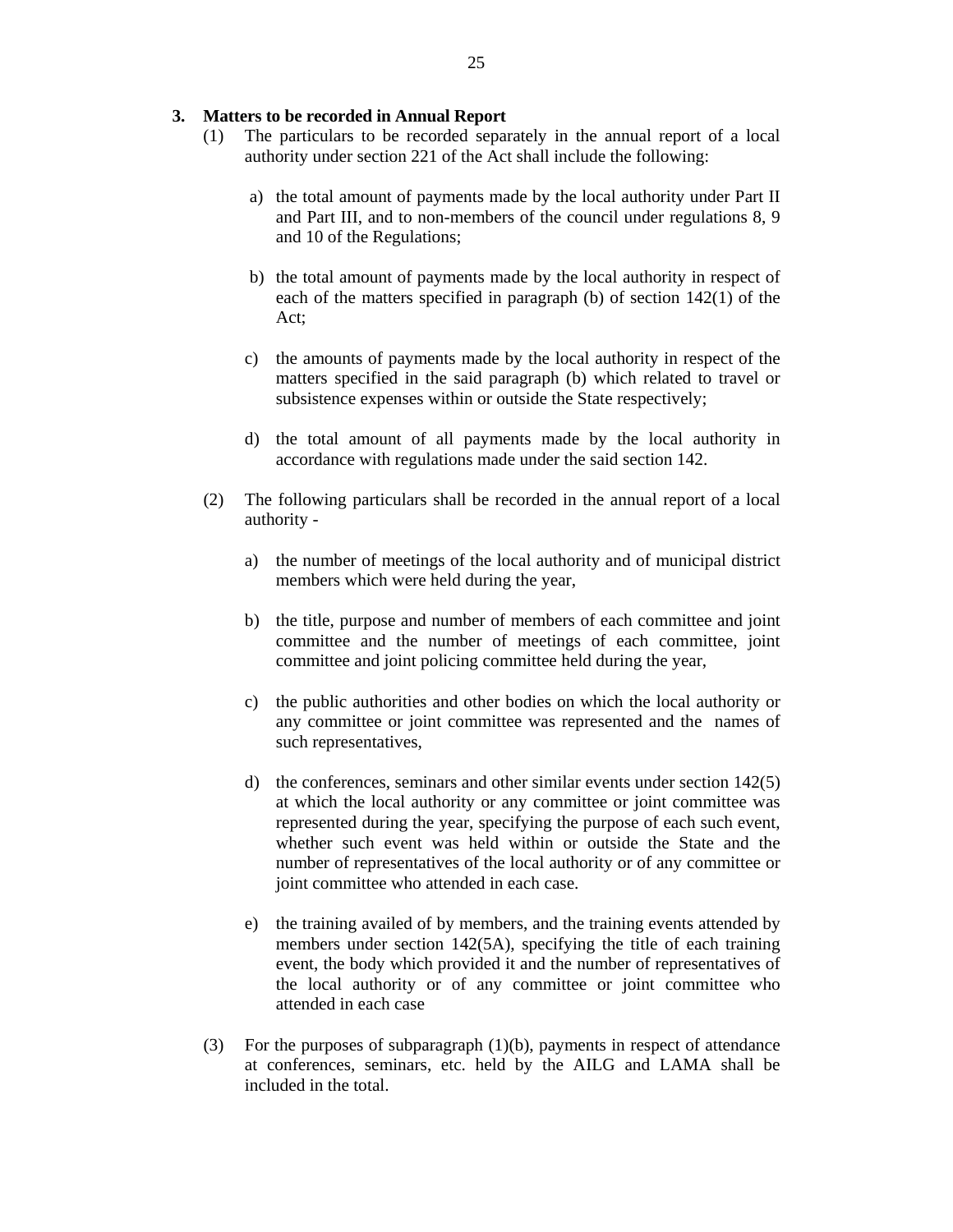### **4. Avoidance of unnecessary or excessive cost**

 A local authority and municipal district members shall ensure, as far as possible, that meetings of the authority, the municipal district members and any committees and joint committees and any events to which Part IV and Part V of the Regulations applies for which it is responsible, are so arranged and that the business at such meetings or other events is so managed as to avoid any unnecessary or excessive cost in respect of travelling or subsistence expenses allowances.

### **5. Record of payments**

 A local authority shall keep a record of all payments made under sections 142 and 143 of the Act, specifying the amount and nature of each payment and the name of the person to whom it was made and any other relevant particulars.

### **6. Repayment of payments not due**

- (1) Where in any case a payment was made to a member of a local authority or to a member of a committee or a joint committee of such authority in respect of travelling or subsistence expenses and such member was not entitled to such payment or was entitled to a lesser amount than that actually paid, then such member shall be liable to repay to the local authority an amount equal to such payment or, as the case may be, a sum representing the difference between the amount actually paid and the amount to which the member was properly entitled.
- (2) Where a member fails to comply with the requirement of subparagraph (1) within a reasonable period, the local authority shall take any necessary action to recover the amount which is repayable by such member and without prejudice to any other method of recovery, any sum repayable in accordance with subparagraph (1) may be recovered by deduction from, or suspension of, any other payments to which the member would otherwise be entitled in accordance with the Regulations and these rules.

#### **7. Member's official residence**

- (1) Where a member's official residence changes to a place which is outside of the functional area of the local authority, the number of kilometres outside such functional area which may be reckoned for the purposes of the Regulations and these rules shall not exceed –
	- a) where the member's official residence immediately prior to such change was outside such functional area, the number kilometres outside the functional area which was reckonable prior to the change,
	- b) in any other case, 16.1 kilometres.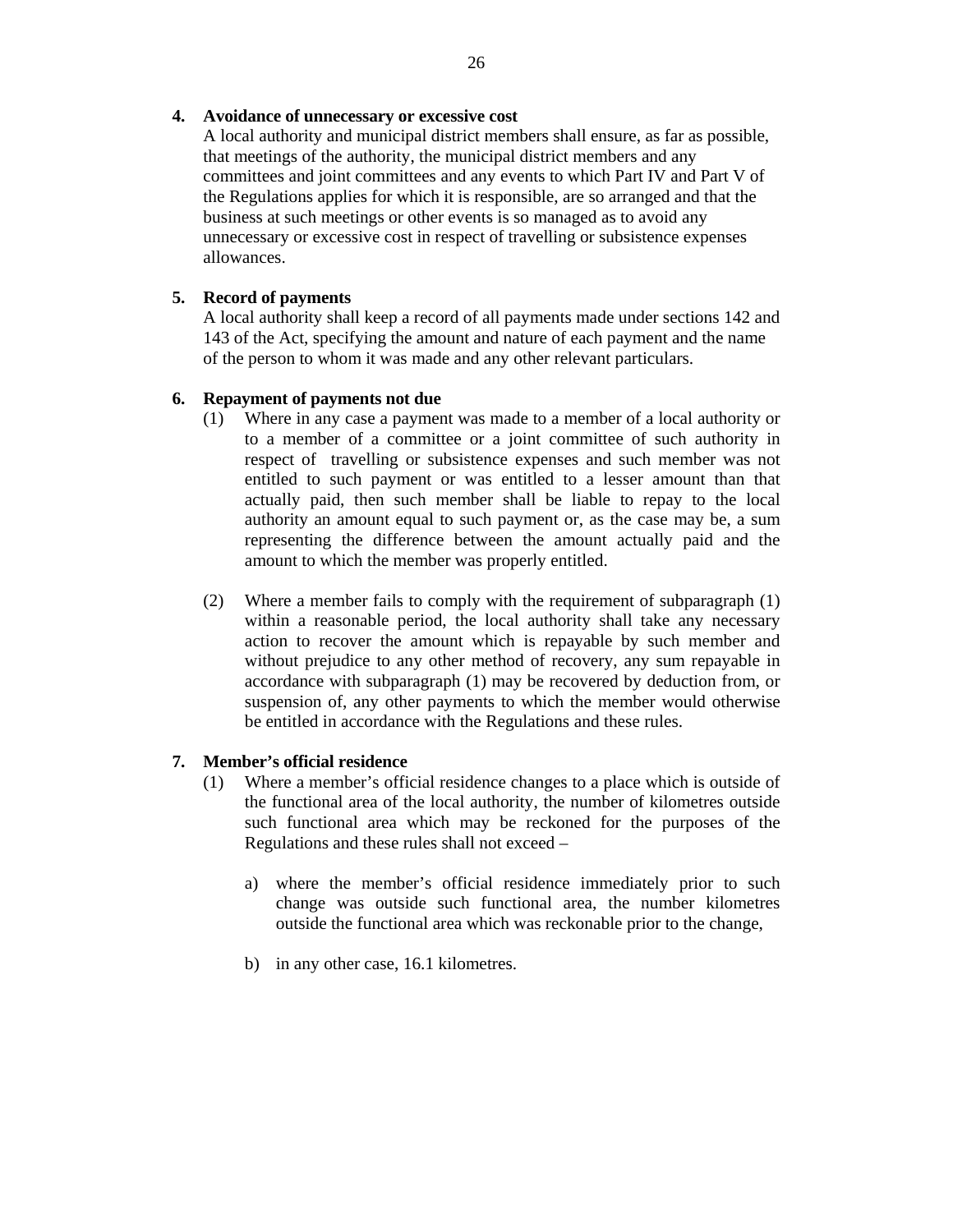### **Appendix II**

#### **Allowances for expenses incurred by elected members**

#### **Guidance notes regarding the**

## **Local Government (Expenses of Local Authority Members) Regulations 2014 (S.I. No. 236 of 2014) and Directions by the Minister for the Environment, Community and Local Government under Article 17 of those Regulations**

#### **1. Annual Expenses Allowances**

- (1) Part II of the Regulations provides for the annual expenses allowance system, the general terms of which have already been announced by the Minister and notified to local authorities. It will be noted that payment of the annual expenses allowance will continue to be proportionate to
	- a) the period of the year for which a person was a member, and
	- b) to the member's attendance rate with respect to a "quota" of 80% of all meetings which the member was due to attend.
- (2) Groupings of local authorities for the purpose of the annual allowance system are set out in the Schedule to the Regulations.
- (3) The rates and other rules to be applied for the calculation of annual expenses allowances are set out in Part I of the directions given by the Minister under article 17 of the Regulations.

### **2. Travelling and Subsistence Expenses Allowances (other than Annual Expenses Allowances)**

- (1) Part IV and Part V of the Regulations provides for the payment of individual travelling or subsistence allowances (apart from the annual expenses allowance) on an ad hoc basis in certain cases, viz. attendance at conferences, seminars and similar events, training events, certain types of meetings held outside of the functional area of the local authority, visits in connection with twinning or similar arrangements and any other matters which might be specified in directions given by the Minister.
- (2) The matters in respect of which travelling or subsistence expenses allowances will be payable on an ad hoc basis are provided for at article 7 of the Regulations. Matters which are specifically excluded for the purposes of such allowances are set out in article 7(2) of the Regulations.
- (3) Particular attention is drawn to the fact that travelling and subsistence expenses on an ad hoc basis are not payable to elected members in respect of meetings of a local authority, meetings of municipal district members, or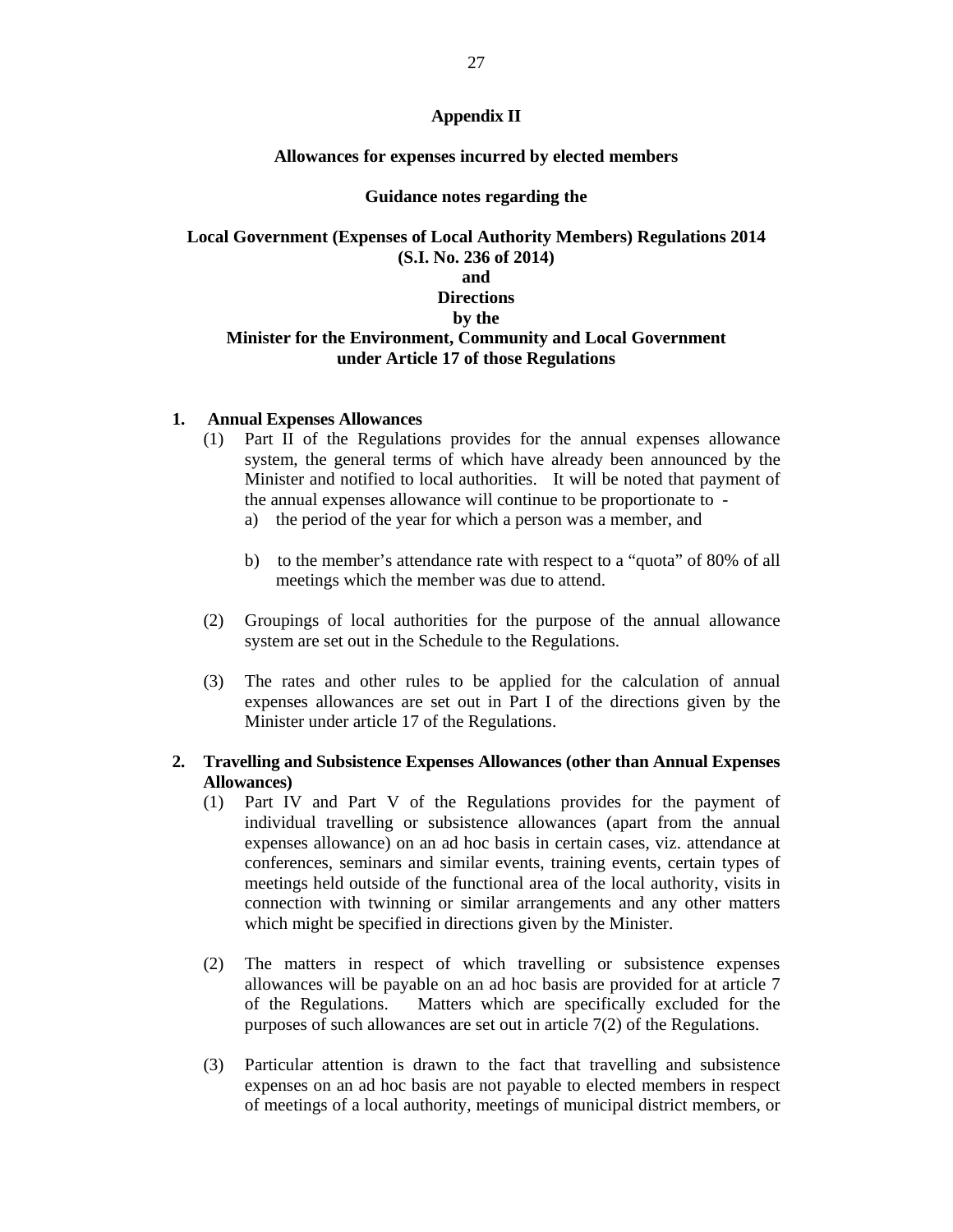committees and joint committees, including such committees the joint policing committee (either by a local authority or the committee/ joint committee), and other types of meetings held within the functional area of the local authority. **These are covered by the annual expenses allowance.**

- (4) Local authorities are reminded that the payment of expenses in connection with meetings of any public authorities or committees, etc. of such authorities on which a local authority may be represented is a matter for the body concerned, e.g. ETBs, regional health fora, regional assemblies. The elected member must, within 15 days of the end of each quarter, notify the local authority of his or her attendance at the relevant meetings and any payments made by the body (including in relation to travel by private vehicle, the distances travelled) – see section  $141(1A)$  of the 2001 Act, as inserted by section 53(1) of the 2014 Act.
- (5) By virtue of sections 142(4)(g and (ga), all payments under sections 141, 142 and 143 of the Act are required to be published by the local authority in the public register. The local authority shall maintain a copy of this register publicly available on the website of the local authority.

#### **3. Rules and Rates for Travelling and Subsistence Expenses Allowances**

- (1) Rules in relation to travelling and subsistence expenses allowances payable under Part IV of the Regulations are set out in Part II of the directions; they incorporate the rules and the scale of travel and subsistence rates applicable. At this time, the applicable travel and subsistence rates are set out by circular EL 03/09 of 12 March 2009. The rates are also set out in Schedules A and B respectively to Part II. It should be noted, in particular that in the case of attendance on the same day at  $-$ 
	- (a) a matter to which Part IV of the Regulations does not apply (e.g. covered by the annual expenses allowance or for which expenses are payable by another party), and
	- (b) a matter to which Part V does apply (e.g. a conference, seminar, etc., and training events)
- (6) travelling and subsistence expenses allowances will only be payable in respect of any additional distance or period of absence arising from the latter over and above what the former would in any case have involved (see in particular paragraphs 7(3) and 12(1) of Part II of the directions.
- (7) It should also be noted that a travelling or subsistence allowance under Part IV or Part V of the Regulations should not be paid unless a claim is accompanied by a signed declaration as set out in Schedule C to Part II of the directions.

#### **4. Local Authority Authorisations**

With regard to attendance at conferences, seminars or other meetings or events, attention is drawn to the requirement in section  $142(5)(d)$  of the Act that such attendance should not be authorised unless the authority is satisfied that this is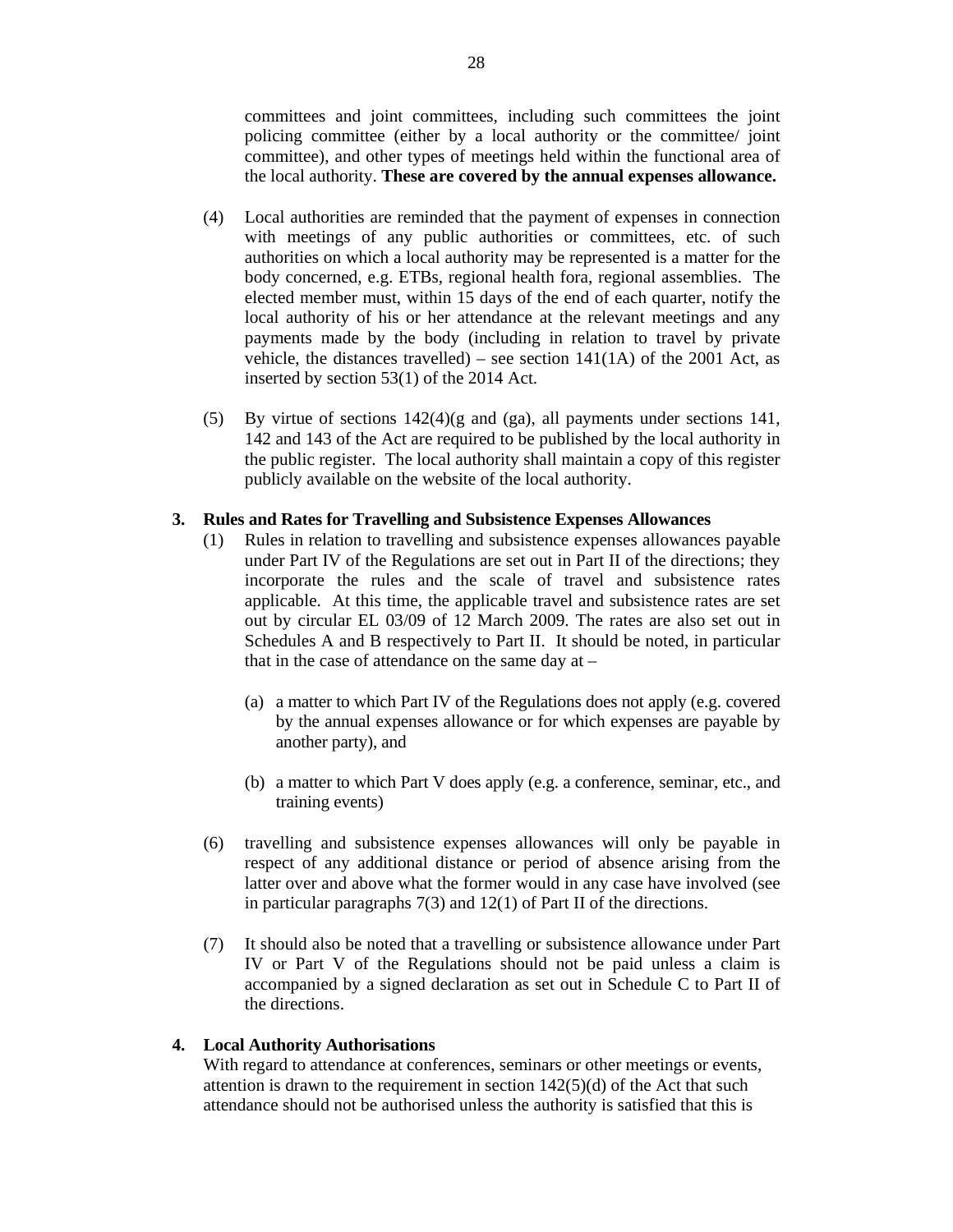justified having regard to costs, benefits and the general interests of the authority's area and the local community. Similarly, in relation to training events, attention is drawn to the same requirements under section 142(5A)(d) of the Act.

### **5. Allowances to Chairpersons of SPCs**

The rules in relation to the payment of an annual allowance to Strategic Policy Committees are set out in Part IV of these directions. The allowance is expenses related and therefore are not subject to income tax.

## **6. Rules for Expenses Allowances Generally**

General Rules in relation to members' expenses are set out in Part V of the directions, incorporating the rules and requirements which apply generally to the making of claims for or payment of expenses allowances and other matters relating to expenses.

## **7. Payments in Accordance with Regulations and Directions**

Attention is drawn to article 16 of the Regulations which prohibits any payments in respect of expenses to members of local authorities or of committees, joint committees and joint policing committees except in accordance with the Act, the Regulations and these directions.

## **8. General Arrangements, Procedures, etc.**

Local authorities are also recommended to continue to keep under review the organisation of council and committee business with a view to maximising efficiency and economy and minimising the burden on members.

### **9. Taxation Implications for Allowances under Sections 142 and 143 of the Act**

- (1) Section 143 of the Local Government Act, 2001 permits the payment by a local authority of an allowance for reasonable expenses to the Cathaoirleach and to the Leas-Chathaoirleach of the local authority, and to the Cathaoirleach of municipal district members, subject to the directions of the Minister.
- (2) As previously notified to local authorities, following an examination by the Revenue Commissioners of the operation of this system (including amounts and arrangements for payment) instructions issued to all local authorities regarding the tax treatment of such allowances. These arrangements continue in force as required by Revenue.
- (3) In light of the foregoing, guidance is outlined below as regards certain related matters, as understood by this Department:
	- (a) there is no change in the position regarding the fixed annual expenses allowance system for councillors – payable without deduction of tax, and
	- (b) there is no change in the position regarding the allowance for the chairperson of a Strategic Policy Committee – payable without deduction of tax.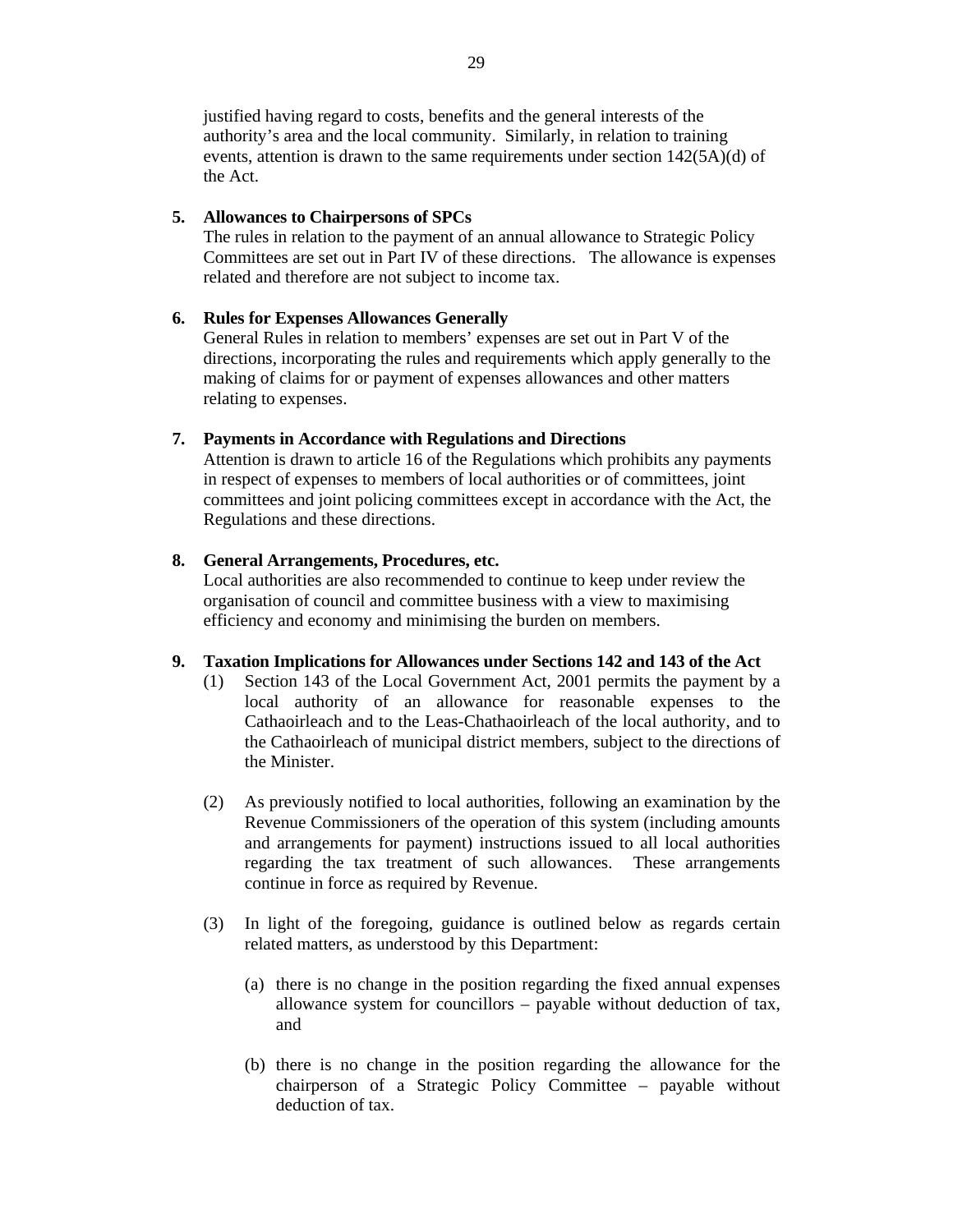(c) the role of the Leas-Chathaoirleach of the local authority is, under the Local Government Act, 2001, confined to acting in place of the Cathaoirleach in certain circumstances. Accordingly if an allowance for reasonable expenses is considered appropriate, it should reflect this position and be limited to a modest sum approximate to likely expenses, and may not exceed one-fifth of the allowance payable to the Cathaoirleach.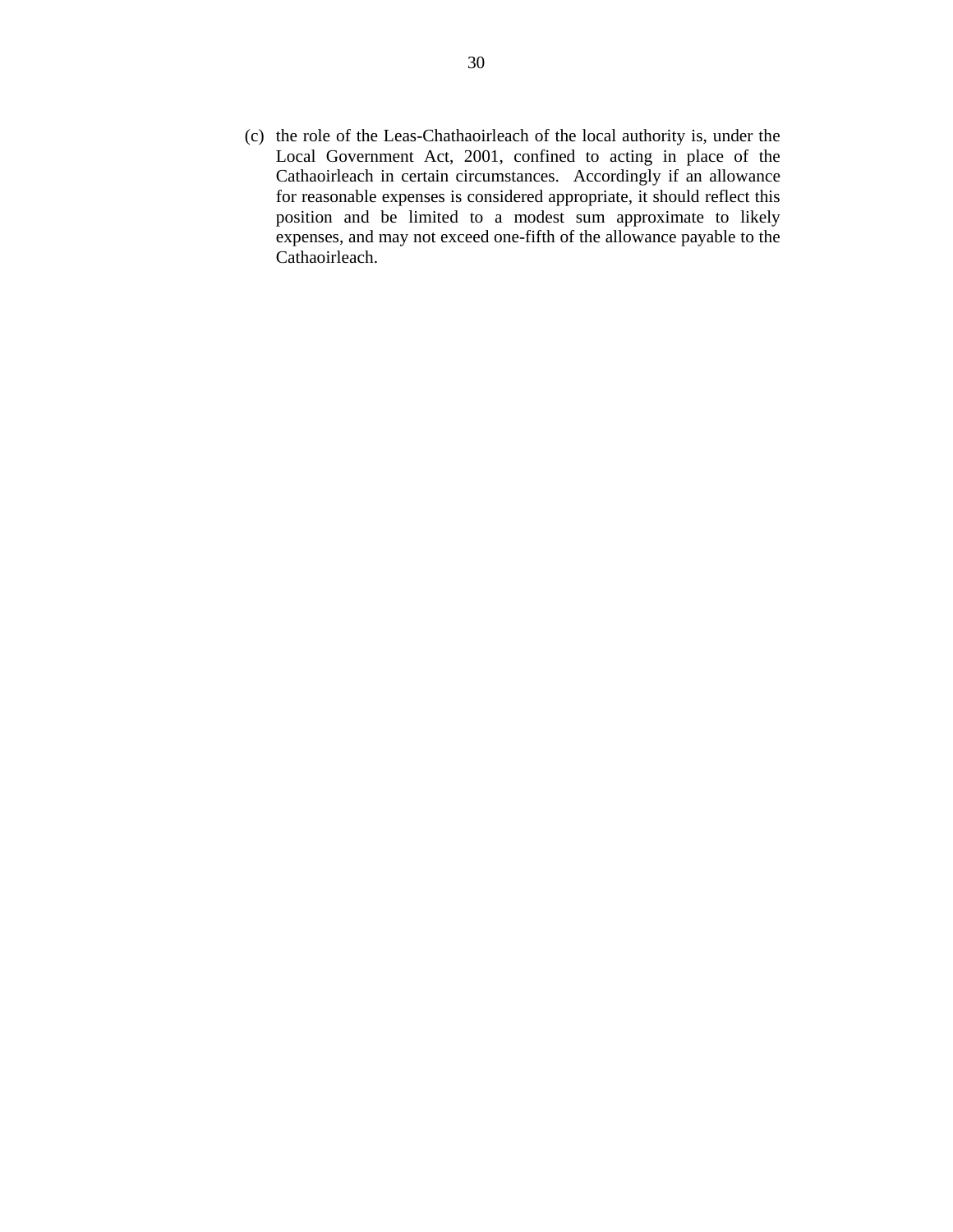## **APPENDIX III**

# **Summary of the Amendments to the elected members Expenses System effective from 1 June 2014**

# **NOTE: This Appendix is a summary only and should be read in conjunction with the Regulations and Directions issued together with this circular.**

| <b>Item</b>          |                         | <b>Existing Position</b> | <b>Comment</b>      |
|----------------------|-------------------------|--------------------------|---------------------|
| Meetings' bands      | The councils of the     | $Index = 80$ (travel     |                     |
| for Annual           | counties of Carlow,     | rate)                    |                     |
| <b>Expenses</b>      | Cavan, Kilkenny,        |                          |                     |
| Allowances for       | Laois, Leitrim,         | $Index = 40$             |                     |
| County/County        | Louth, Longford,        | (subsistence rate)       |                     |
| and City/ City       | Monaghan, Offaly,       |                          |                     |
| Councils             | Roscommon, Sligo,       |                          |                     |
|                      | and Westmeath and       |                          |                     |
| Details in relation  | the council of the city |                          |                     |
| to the application   | of Galway.              |                          |                     |
| of the revised       | The councils of the     | $Index = 110$ (travel    | North and South     |
| indices to the       | counties of Clare,      | rate)                    | Tipperary county    |
| relevant councils    | Donegal, Galway,        |                          | councils and        |
| are set out in       | Kerry, Kildare,         | $Index = 55$             | Waterford city and  |
| article 5 of the     | Mayo, Meath,            | (subsistence rate)       | county councils     |
| Regulations and      | Tipperary, Wexford      |                          | were previously at  |
| Parts I, II, III and | and Wicklow, the        |                          | Index 80 (travel    |
| IV of the Schedule   | councils of the cities  |                          | rate)/Index 40      |
| thereto.             | and counties of         |                          | (subsistence rate)  |
|                      | Limerick and            |                          |                     |
|                      | Waterford and the       |                          | Limerick county     |
|                      | council of the city of  |                          | council and         |
|                      | Cork.                   |                          | Limerick city       |
|                      |                         |                          | council were        |
|                      |                         |                          | previously at this  |
|                      |                         |                          | Index (i.e. Index   |
|                      |                         |                          | 110 (travel rate)/  |
|                      |                         |                          | $Index = 55$        |
|                      |                         |                          | (subsistence rate)) |
|                      | The councils of the     | $Index = 150$ (travel    |                     |
|                      | counties of Dun         | rate)                    |                     |
|                      | Laoghaire-              |                          |                     |
|                      | Rathdown, Fingal        | $Index = 75$             |                     |
|                      | and South Dublin.       | (subsistence rate)       |                     |
|                      | The council of the      | $Index = 170$ (travel    |                     |
|                      | county of Cork and      | rate)                    |                     |
|                      | the council of the city |                          |                     |
|                      | of Dublin.              | $Index = 85$             |                     |
|                      |                         | (subsistence rate)       |                     |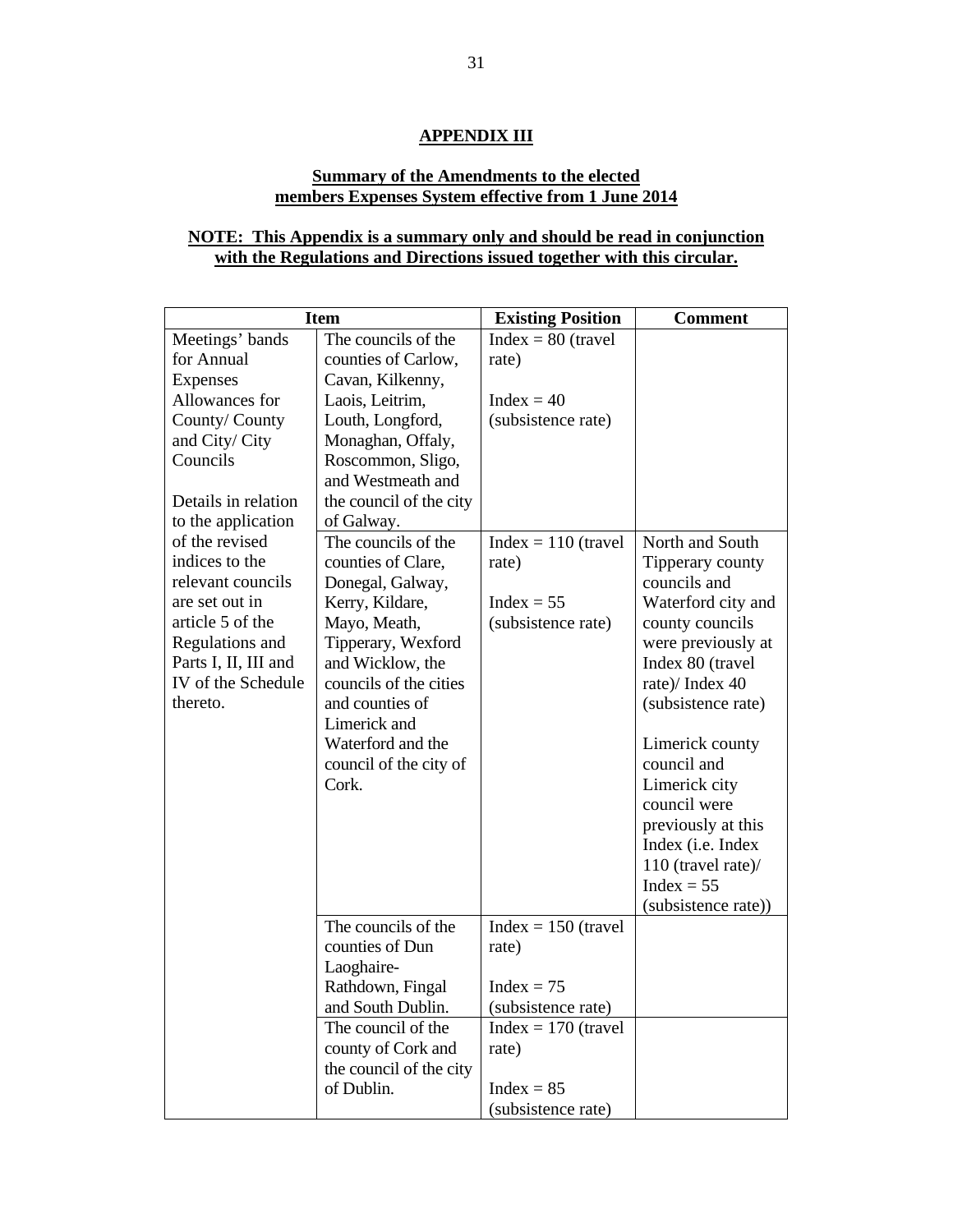| <b>Item</b>                                   | <b>Existing Position</b> | <b>Comment</b>             |
|-----------------------------------------------|--------------------------|----------------------------|
| Expenses allowances to Cathaoirligh and       | No limits set by the     | See Table for              |
| Leas-Chathaoirligh of local authorities are   | Minister                 | limits set by              |
| set out in Part VI of the Regulations and     |                          | Minister for               |
| Part IV of the directions.                    |                          | Cathaoirleach.             |
|                                               |                          |                            |
|                                               |                          | Limit for Leas-            |
|                                               |                          | Chathaoirleach at          |
|                                               |                          | $\frac{1}{5}$ the rate for |
|                                               |                          | Cathaoirleach.             |
| Expenses allowances to Cathaoirleach of       | None                     | See Table for              |
| municipal districts (which include            |                          | limits set by              |
| metropolitan districts) are set out in Part   |                          | Minister for               |
| VI of the Regulations and Part IV of the      |                          | Cathaoirleach.             |
| directions.                                   |                          |                            |
|                                               |                          | New provision              |
| Expenses allowances to chairpersons of        |                          | No change                  |
| <b>Strategic Policy Committees (SPCs) are</b> | pa                       |                            |
| set out in Part VI of the Regulations and     |                          |                            |
| Part IV of the directions.                    |                          |                            |
| Annual Mobile Phone Allowances in             | Inclusion in the         | Inclusion in bundle        |
| respect of 50% of the total vouched costs     | local authority's        | is a new provision         |
| of mobile phone usage in association with     | contract for mobile      |                            |
| the public duties of a councillor.            | data and voice           |                            |
|                                               | ("bundle") or            |                            |
|                                               | where lesser, $600$      |                            |
|                                               | p.a. towards             |                            |
|                                               | vouched expenses.        |                            |